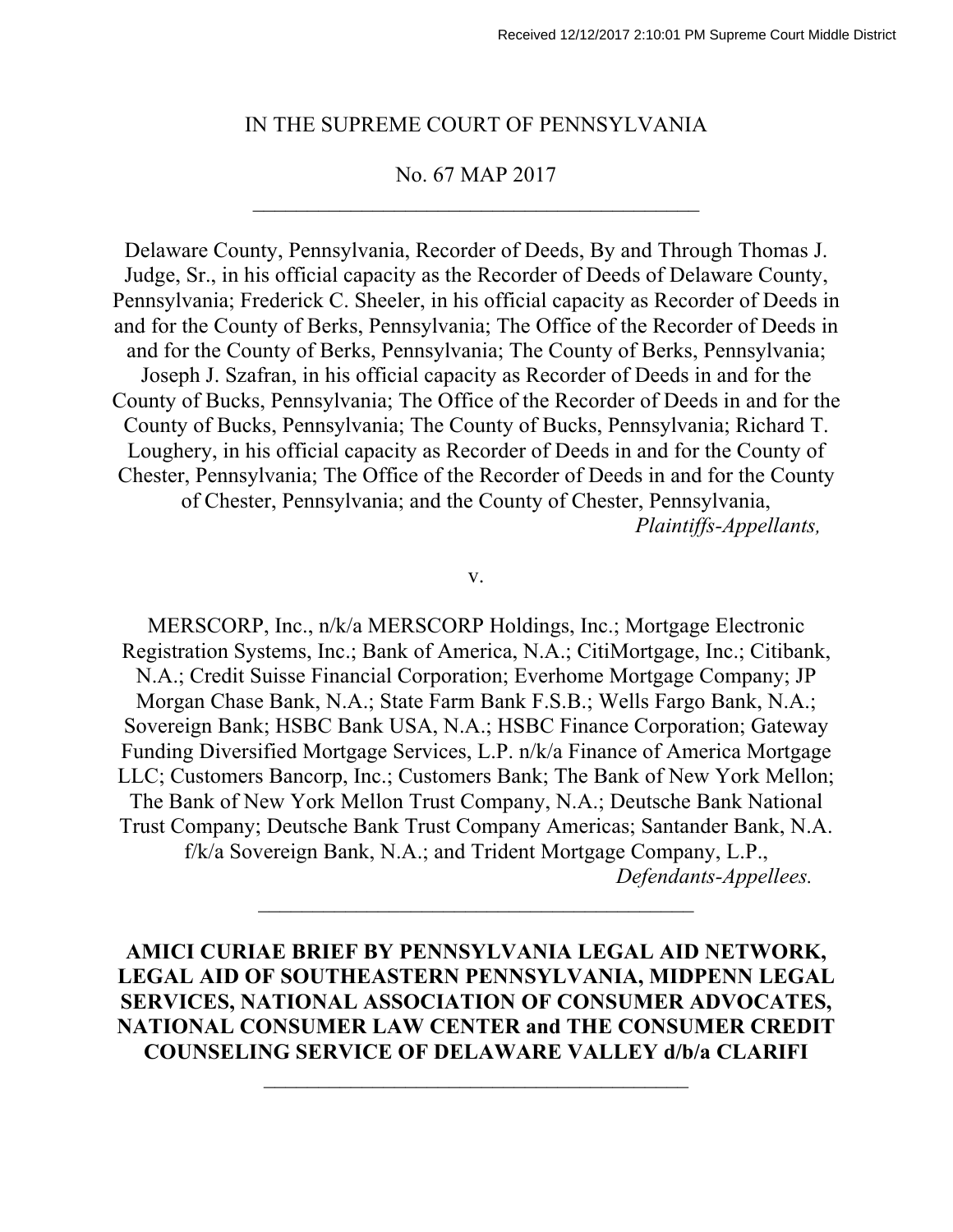Benjamin D. Geffen PUBLIC INTEREST LAW CENTER 1709 Benjamin Franklin Parkway, 2nd Floor Philadelphia, PA 19103 Phone: 215-627-7100 Fax: 215-627-3183 bgeffen@pubintlaw.org

> Irv Ackelsberg LANGER, GROGAN & DIVER, PC 1717 Arch Street, Suite 4130 Philadelphia, PA 19103 Phone: 215-320-5660 Fax: 215-320-5703 iackelsberg@langergrogan.com

*Counsel for Amici Curiae*

Dated: December 12, 2017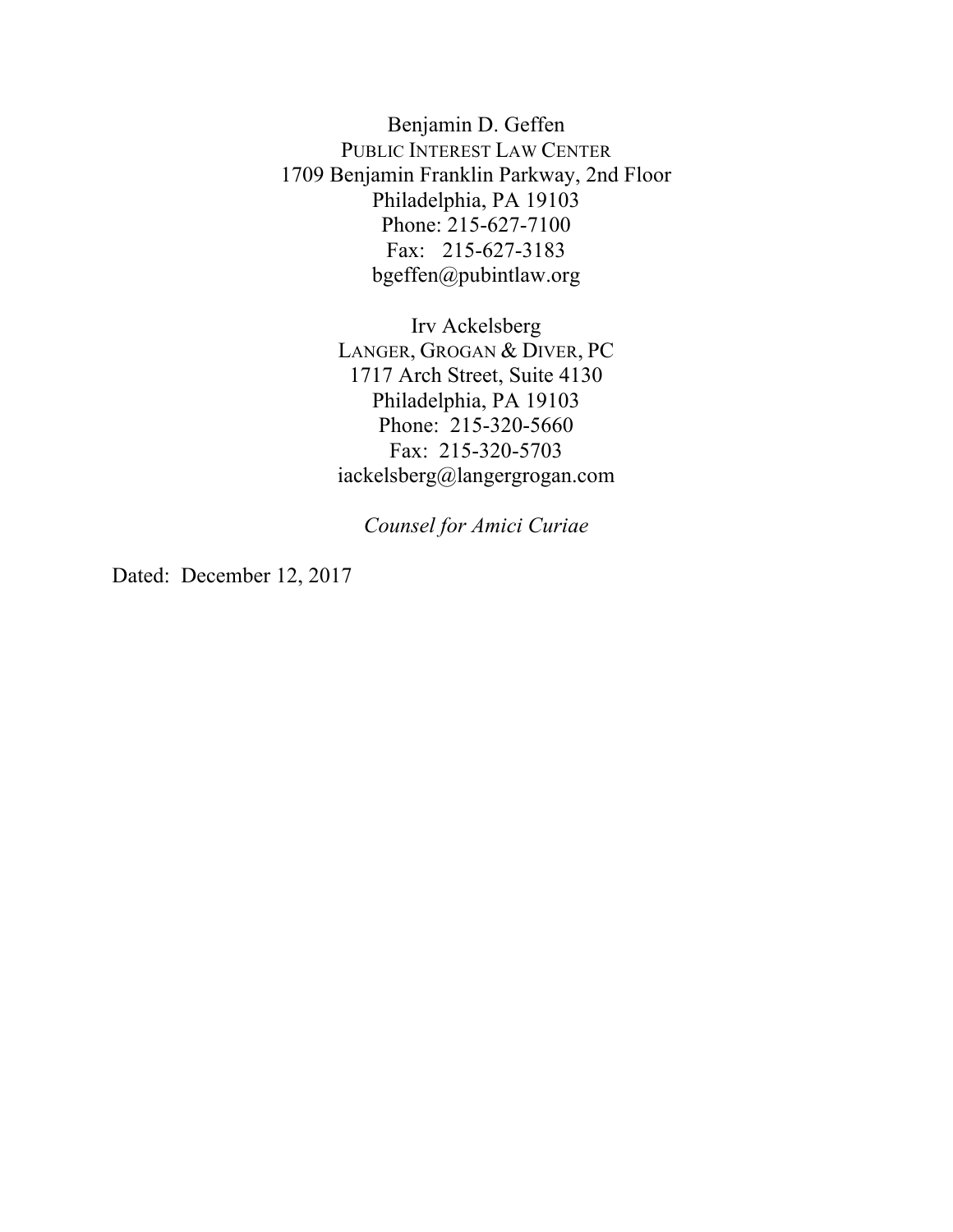# **TABLE OF CONTENTS**

|    | A. The Fiction of MERS as a Kind of Universal "Mortgagee" that Owns<br>the Mortgage but Not the Debt Underlying the Mortgage Is Incompatible<br>with Pennsylvania Law and with the Language in the Typical Pennsylvania<br>B. There Are Numerous Public Policy Reasons Why This Court Should |    |
|----|----------------------------------------------------------------------------------------------------------------------------------------------------------------------------------------------------------------------------------------------------------------------------------------------|----|
|    | Disapprove MERS's Undermining of the Recording Requirement for                                                                                                                                                                                                                               |    |
|    |                                                                                                                                                                                                                                                                                              | 22 |
| 23 |                                                                                                                                                                                                                                                                                              |    |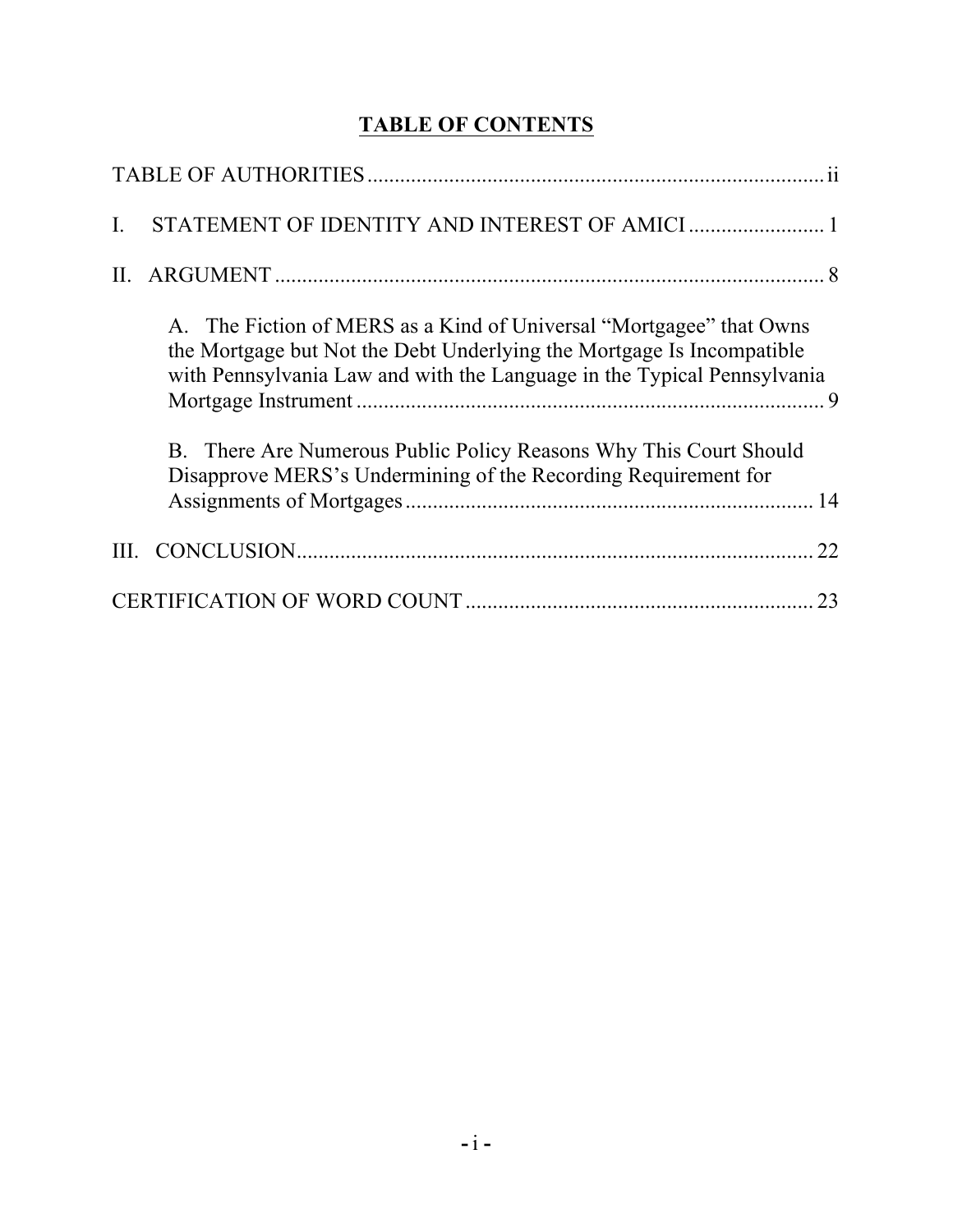# **TABLE OF AUTHORITIES**

## **CASES**

| Bellistri v. Ocwen Loan Servicing, LLC,                          |  |
|------------------------------------------------------------------|--|
|                                                                  |  |
| Best Fertilizers of Ariz., Inc. v. Burns,                        |  |
|                                                                  |  |
| Bozzi v. Greater Del. Valley Sav. & Loan Ass'n,                  |  |
|                                                                  |  |
| Culhane v. Aurora Loan Servs.,                                   |  |
|                                                                  |  |
| Dilibero v. MERS,                                                |  |
|                                                                  |  |
| Herr v. Bard,                                                    |  |
|                                                                  |  |
| Hoy v. Angelone,                                                 |  |
|                                                                  |  |
| In re Carrsow-Franklin,                                          |  |
|                                                                  |  |
| In re MERSCORP, Inc.,                                            |  |
|                                                                  |  |
| In re Mitchell, No. BK-S-07-16226,                               |  |
|                                                                  |  |
| In re Schwartz,                                                  |  |
|                                                                  |  |
| In re Vargas,                                                    |  |
|                                                                  |  |
| Johnson v. Melnikoff,                                            |  |
| 873 N.Y.S.2d 234, 2008 N.Y. Misc. LEXIS 5353 (Sup. Ct. 2008)  15 |  |
| JP Morgan Chase Bank, N.A. v. Murray,                            |  |
|                                                                  |  |
| Kane v. Girard Tr. Co.,                                          |  |
|                                                                  |  |
| Landmark Nat'l Bank v. Kesler,                                   |  |
|                                                                  |  |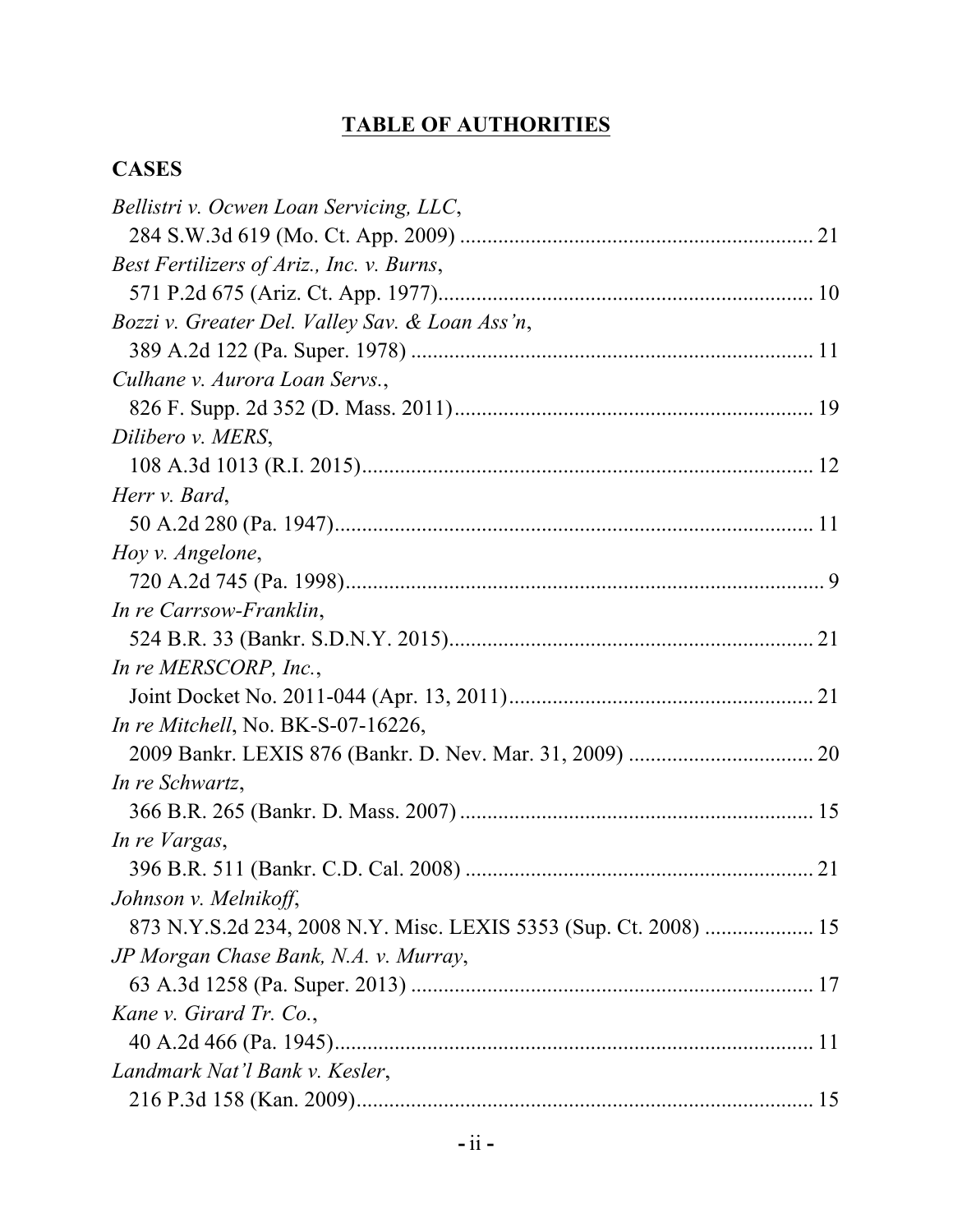| MERS v. Ditto,                                                                      |    |
|-------------------------------------------------------------------------------------|----|
|                                                                                     |    |
| MERS v. Saunders,                                                                   |    |
|                                                                                     |    |
| Montgomery Cty. v. MERSCORP Inc.,                                                   |    |
|                                                                                     |    |
| Nat'l Live Stock Bank of Chi. v. First Nat'l Bank of Geneseo,                       |    |
|                                                                                     |    |
| Pines v. Farrell,                                                                   |    |
|                                                                                     |    |
| Wells Fargo Bank, Nat'l Ass'n v. Reyes,                                             |    |
|                                                                                     |    |
| <b>STATUTES</b>                                                                     |    |
|                                                                                     |    |
|                                                                                     |    |
|                                                                                     |    |
|                                                                                     |    |
|                                                                                     |    |
| <b>REGULATIONS</b>                                                                  |    |
|                                                                                     | 22 |
| <b>RULES</b>                                                                        |    |
|                                                                                     |    |
| <b>TREATISES</b>                                                                    |    |
| Irv Ackelsberg,<br>RESIDENTIAL MORTGAGE FORECLOSURE: PENNSYLVANIA LAW AND PRACTICE, |    |
| Ronald M. Friedman,                                                                 |    |
| LADNER PENNSYLVANIA REAL ESTATE LAW (5th ed. 2006) 11, 12, 14                       |    |
|                                                                                     |    |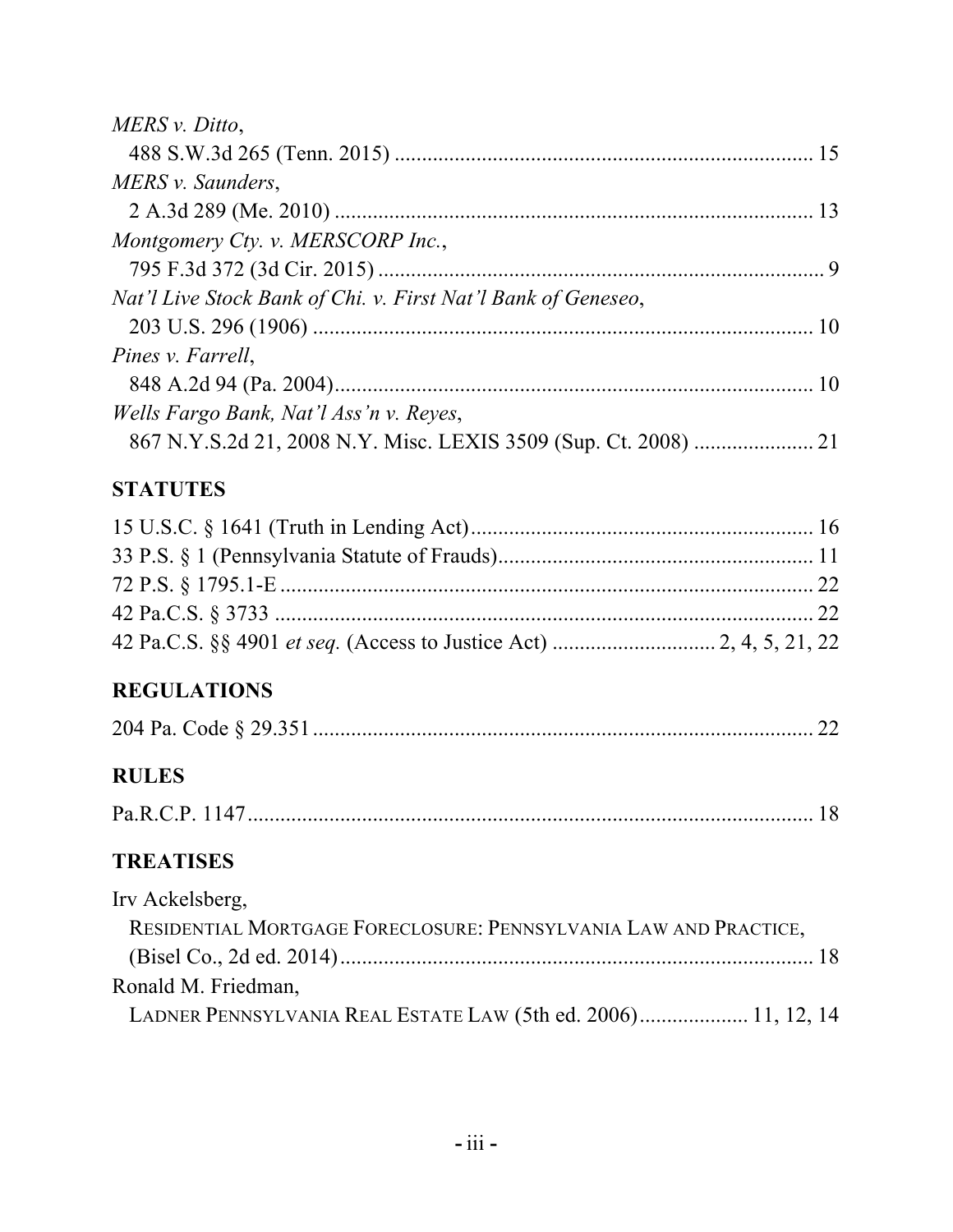# **OTHER AUTHORITIES**

| Andrew Martin,                                                             |
|----------------------------------------------------------------------------|
| Automated Debt-Collection Lawsuits Engulf Courts,                          |
|                                                                            |
| Christopher L. Peterson,                                                   |
| Two Faces: Demystifying the Mortgage Electronic Registration System's Land |
| Title Theory,                                                              |
|                                                                            |
| Elizabeth Renuart,                                                         |
| Uneasy Intersections: The Right to Foreclose and the U.C.C.,               |
|                                                                            |
| Alan M. White,                                                             |
| Losing the Paper—Mortgage Assignments, Note Transfers and Consumer         |
| Protection,                                                                |
|                                                                            |
| Dustin A. Zacks,                                                           |
| Standing in Our Own Sunshine: Reconsidering Standing, Transparency, and    |
| <i>Accuracy in Foreclosures,</i>                                           |
| 20                                                                         |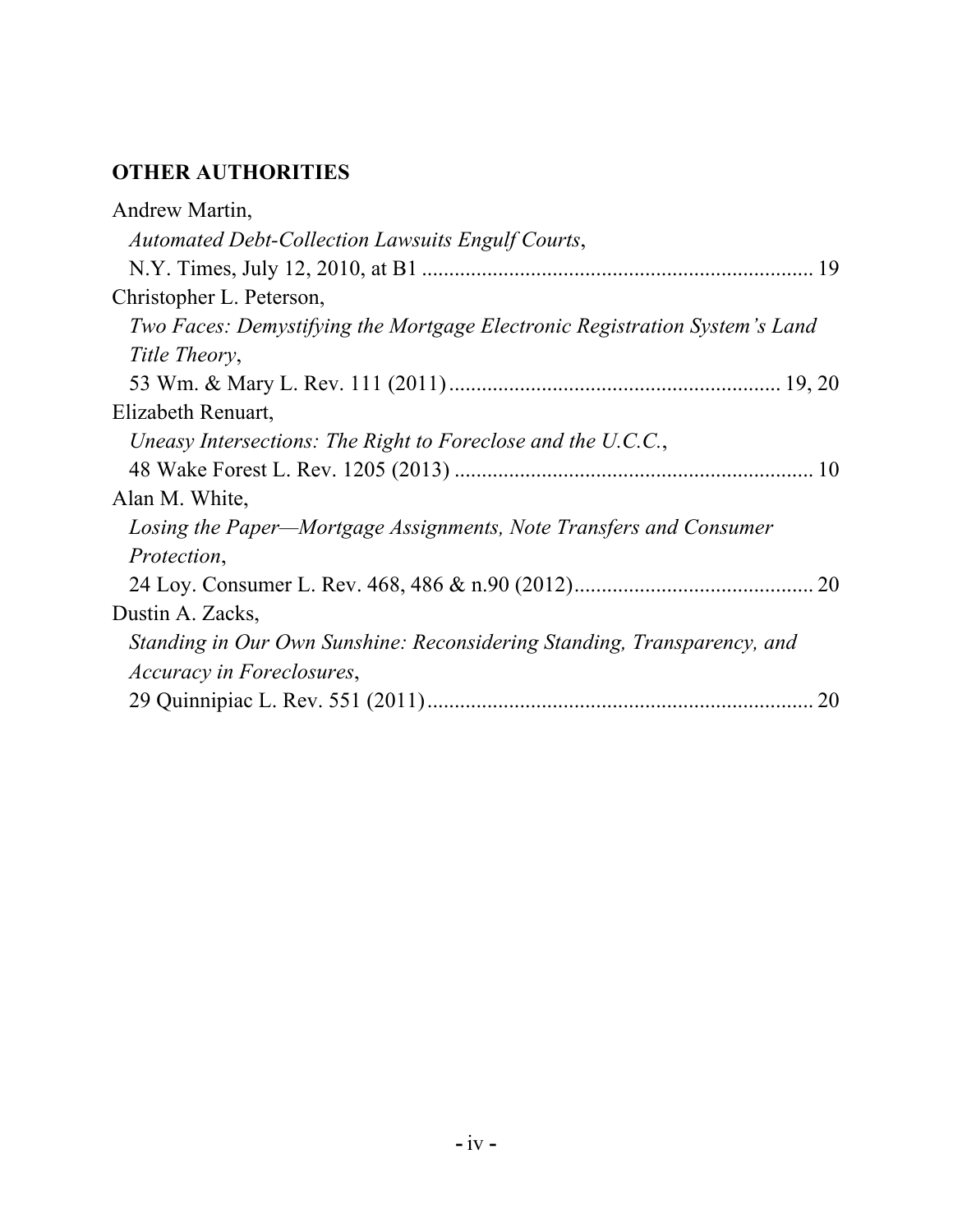#### **I. STATEMENT OF IDENTITY AND INTEREST OF AMICI<sup>1</sup>**

The six Amici filing this brief are all organizations that work with and represent consumers and homeowners in Pennsylvania.

#### Pennsylvania Legal Aid Network

The Pennsylvania Legal Aid Network, Inc. ("PLAN") is a client-centered organization that provides leadership, funding, and support to improve the availability and quality of civil legal aid and direct legal services for low-income people and victims of domestic violence in Pennsylvania. PLAN is the state's coordinated system of organizations providing civil legal aid for those with nowhere else to turn. PLAN both provides funding to civil legal aid providers across the state and offers direct services itself.

The network of programs throughout the state that PLAN funds offers a continuum of critically needed legal information, legal advice, and legal services through direct representation for low-income individuals and families who face urgent civil legal problems, including mortgage foreclosure. This network provides direct representation to clients in every Pennsylvania county. The PLAN programs handle about 75,000 cases annually, with the largest share of their funding coming from PLAN.

<u> 1989 - Johann Stein, markin film yn y breninn y breninn y breninn y breninn y breninn y breninn y breninn y b</u>

 $<sup>1</sup>$  No one other than the Amici, their members, or their counsel paid for the</sup> preparation of this brief or authored this brief, in whole or in part.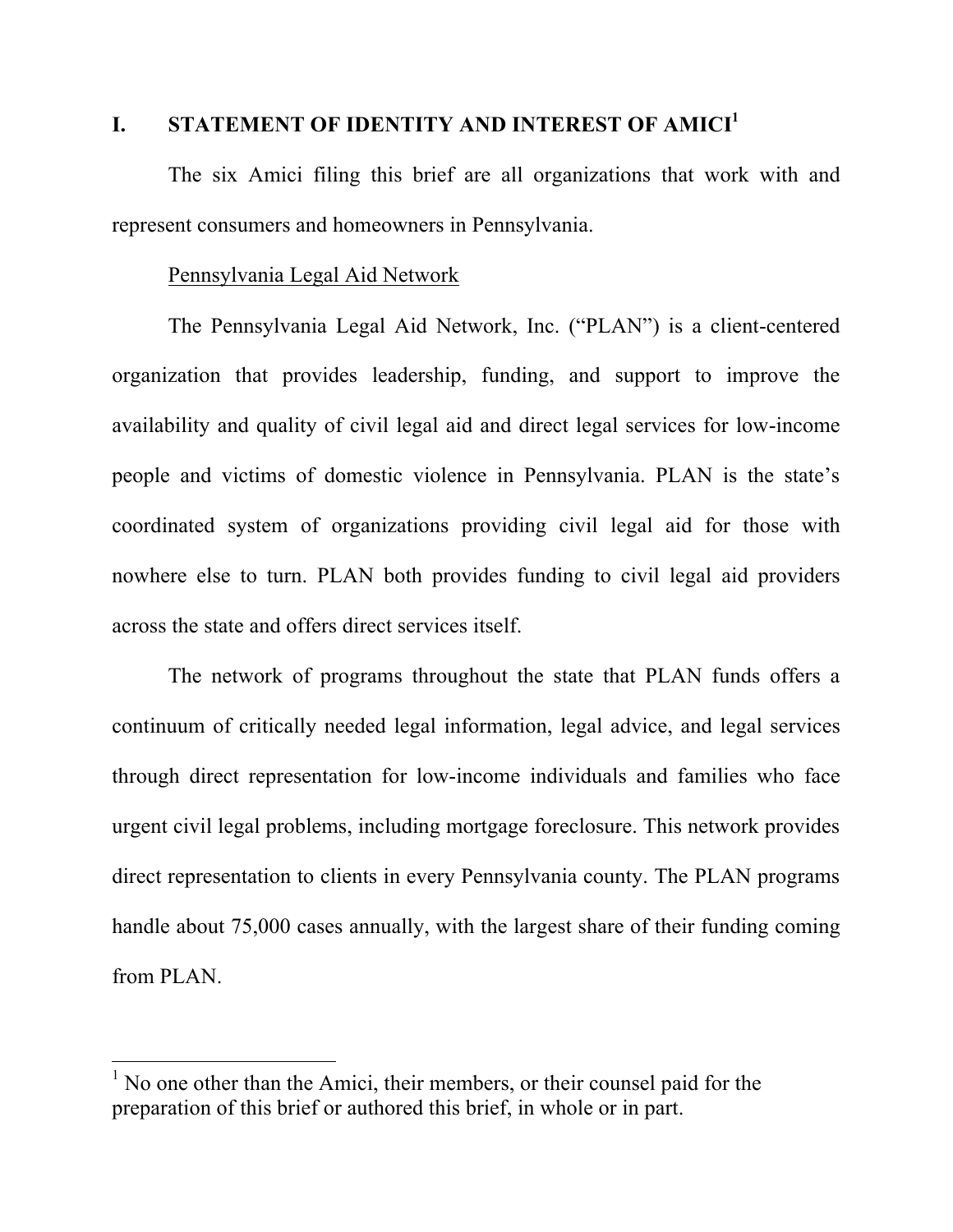PLAN administers state-appropriated funds and grants, including funds raised through the Pennsylvania Access to Justice Act and directed through the PA-IOLTA Board. PLAN then monitors performance, coordinates training and technology, and helps develop new resources and programs for the entire network. The funds collected through the Access to Justice Act include the fees for mortgage assignments collected by county recorders of deeds. The MERS system at issue in this case—which allows mortgagees to avoid fees for recording of mortgage assignments—significantly reduces the funds available to provide civil legal services to low-income Pennsylvanians, and it limits access to vital information that should be publicly accessible to clients of legal aid programs. Across Pennsylvania, the demand for legal representation for low-income homeowners facing mortgage foreclosure far outstrips the supply of legal services attorneys.

#### Legal Aid of Southeastern Pennsylvania

Legal Aid of Southeastern Pennsylvania ("LASP") provides free, civil legal services to resolve legal problems that threaten clients' access to basic necessities such as decent housing, medical care, food, income, personal safety, and family stability. LASP is the only agency providing a full range of free, civil legal services to residents of Bucks, Chester, Delaware, and Montgomery counties. LASP serves people living at or below 125% of the federal poverty level, victims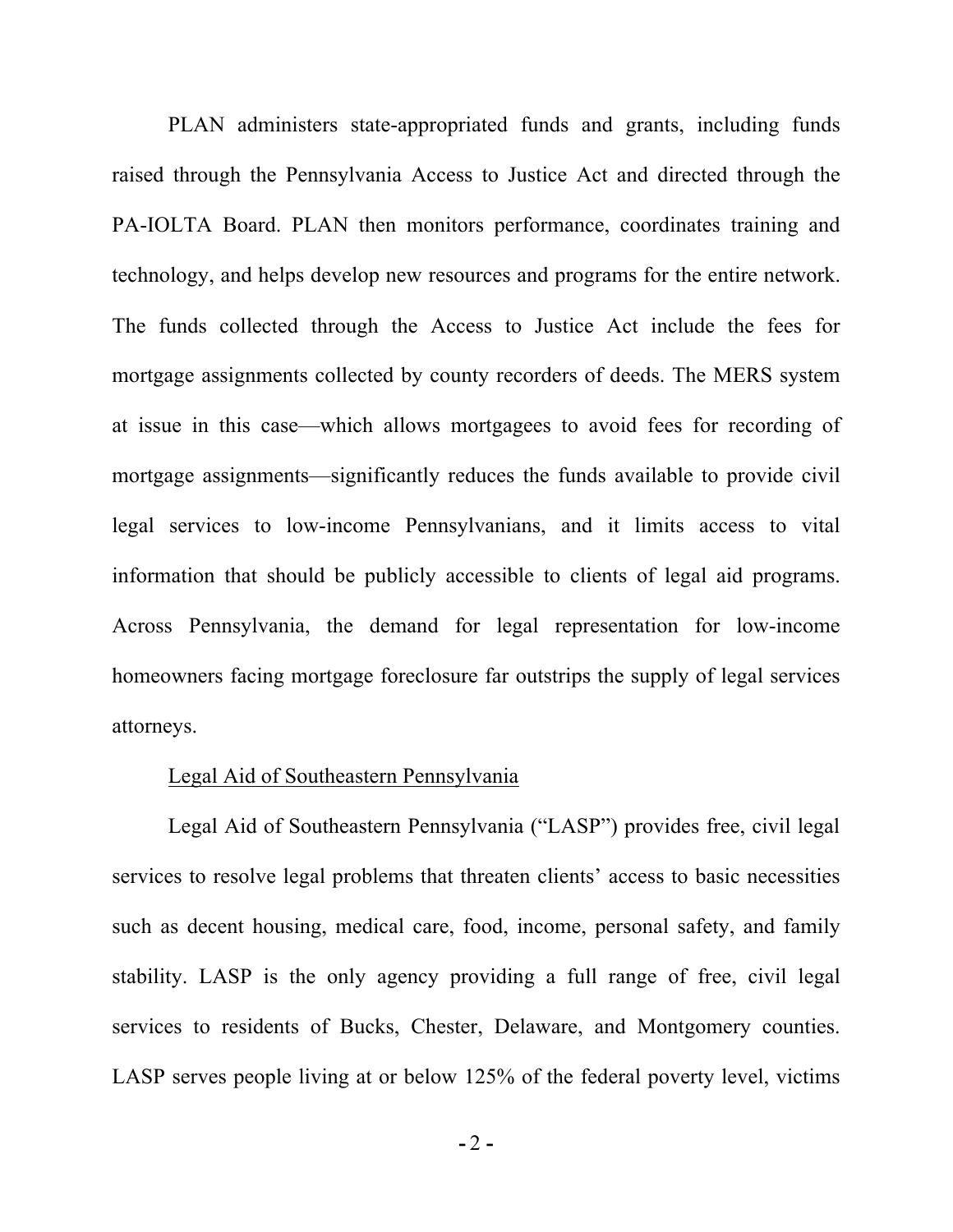of domestic abuse and low-/moderate-income older adults. Designated funds allow LASP to help low-/moderate-income people facing the loss of a home to foreclosure. LASP has seven community offices and staffs outreach sites in five other communities in cooperation with partner agencies. A regional project provides access to a foreclosure expert for those who face losing their homes.

In FY2016-17, LASP advocates handled 8,279 cases. Major legal areas addressed by LASP advocates include:

- family law, including custody and protection from abuse;
- consumer law, including bankruptcy, harassment by creditors, and utility shut-offs;
- benefits law, including appeals;
- housing law, including landlord-tenant and foreclosure;
- employment law, including criminal record expungements; and
- elder law, including end-of-life issues.

Because many low-income families own homes in suburban Philadelphia, LASP's homeownership and mortgage foreclosure unit has spent significant resources supporting low-income homeowners in Bucks, Chester, Delaware, and Montgomery Counties, and the demand for those services has risen dramatically in recent years. In 2001 LASP created a full-time staff attorney position to address the need, yet still most residential mortgage foreclosure defendants in these counties are unrepresented. LASP provides direct representation to low-income homeowners facing mortgage foreclosure due to abusive and illegal lending practices. LASP also provides advice and referral services for homeowners at risk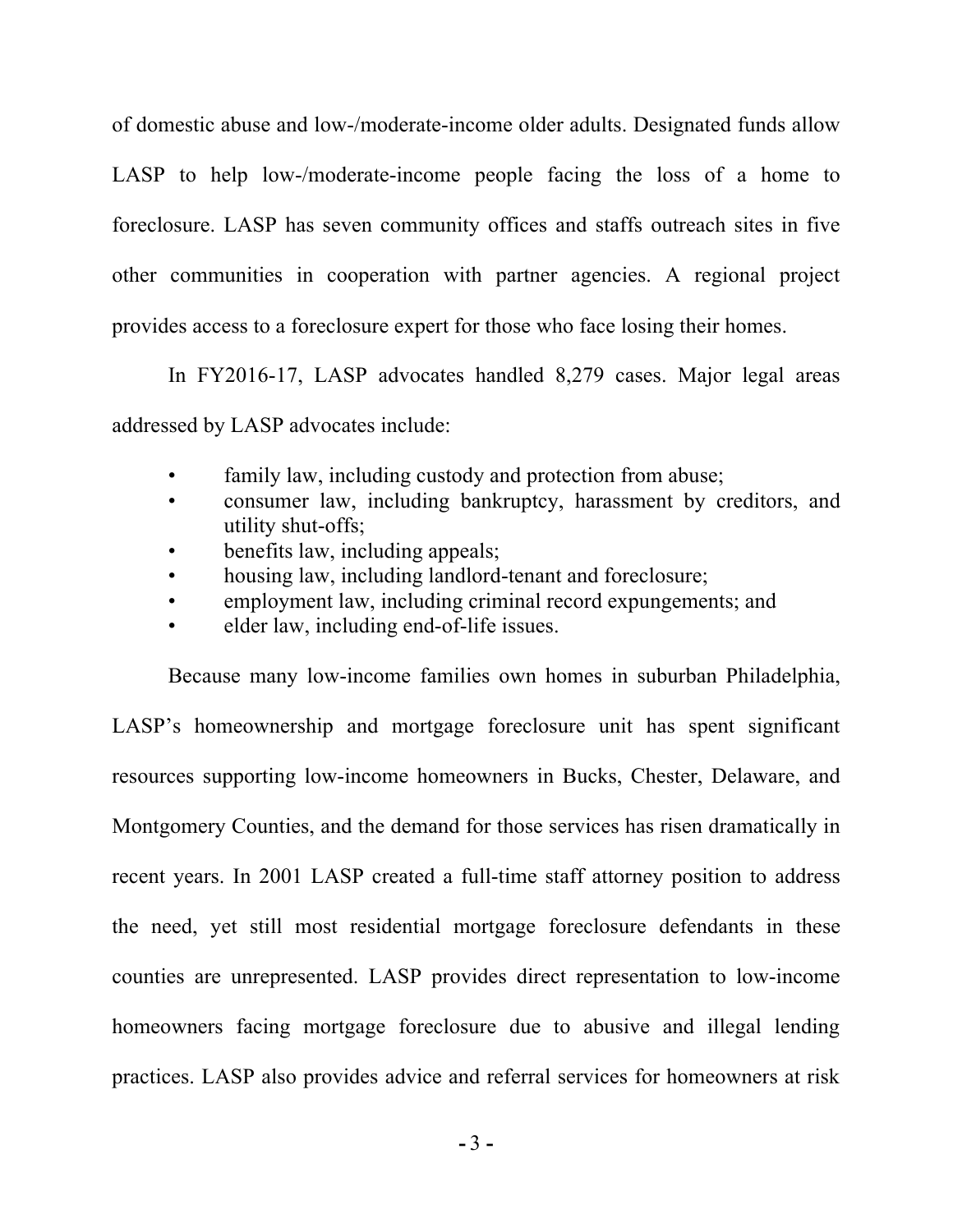of foreclosure. In 2016, LASP's foreclosure attorney assisted 360 homeowners with residential mortgage foreclosure matters in Bucks, Chester, and Delaware Counties.

The MERS system has a direct, negative influence on LASP and its clients. The incompleteness of public data sources forces LASP to expend extra time and resources in discovery to confirm the holders of its foreclosure clients' mortgages. Also, the services provided by LASP are funded, in significant part, by fees collected by county recorders of deeds for recordation of mortgage assignments. In the 2016-17 fiscal year, LASP received \$895,064, or approximately twenty percent of its budget, in Access to Justice Act funding. (Access to Justice Act funding includes other types of fees in addition to fees for mortgage assignments.)

#### MidPenn Legal Services

MidPenn Legal Services (MidPenn) was formed in 2001 through the merger of four multi-county legal services providers, each with a long history of providing legal services. MidPenn operates as integrated law firm that serves low-income residents in Berks and 17 other counties in Central Pennsylvania. MidPenn's mission is to provide equal access to justice and high-quality civil legal services to low-income residents and survivors of domestic violence/sexual assault and intimidation with civil legal problems in the areas of mortgage foreclosure, custody, protection from abuse, landlord/tenant, consumer, and employment law.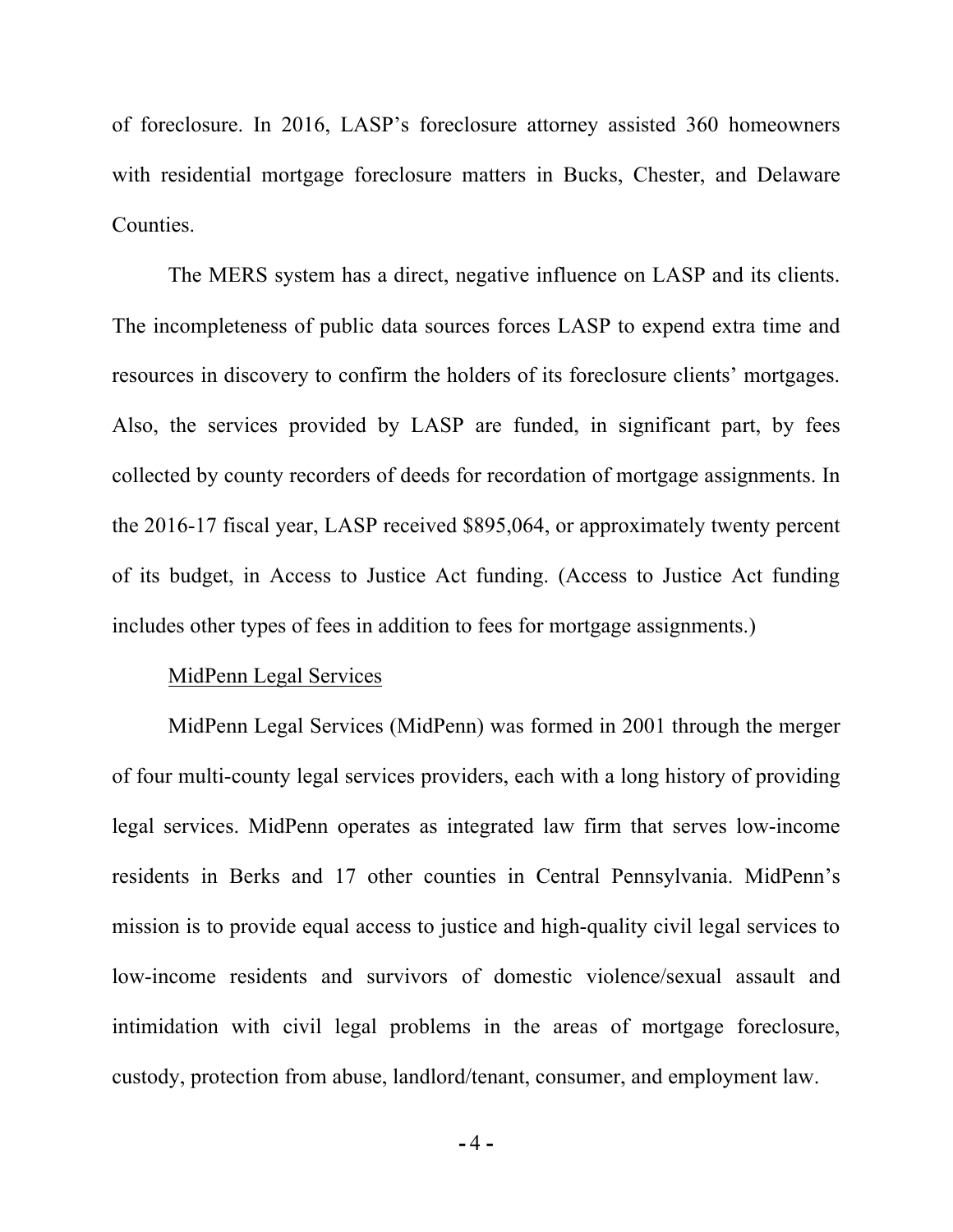MidPenn advocates have always handled mortgage foreclosure cases, and in 2004 MidPenn established a specialized Consumer Unit, which began seeing issues involving credit card scams, payday lending, predatory lending, increased mortgage foreclosure, and subprime lending across the organization's region. The affected groups included communities with high populations of African-Americans, Latinos, and monolingual English-speaking individuals and families. This trend was particularly true for low-income clients in the region's more urbanized areas, such as Reading. From July 1, 2014 through June 30, 2016, MidPenn's advocates in Berks County handled 184 mortgage foreclosure cases.

The MERS system has a direct, negative influence on MidPenn and its clients. The incompleteness of public data sources forces MidPenn to expend extra time and resources in discovery to confirm the holders of its foreclosure clients' mortgages. Also, the services provided by MidPenn are funded, in significant part, by fees collected by county recorders of deeds for recordation of mortgage assignments. In the 2016-2017 fiscal year, MidPenn anticipates receiving \$1,757,919 in Access to Justice Act funding.

#### National Association of Consumer Advocates

The National Association of Consumer Advocates ("NACA") is a non-profit corporation whose members are private- and public-sector attorneys, legal services attorneys, law professors, and law students whose primary focus involves the

**-** 5 **-**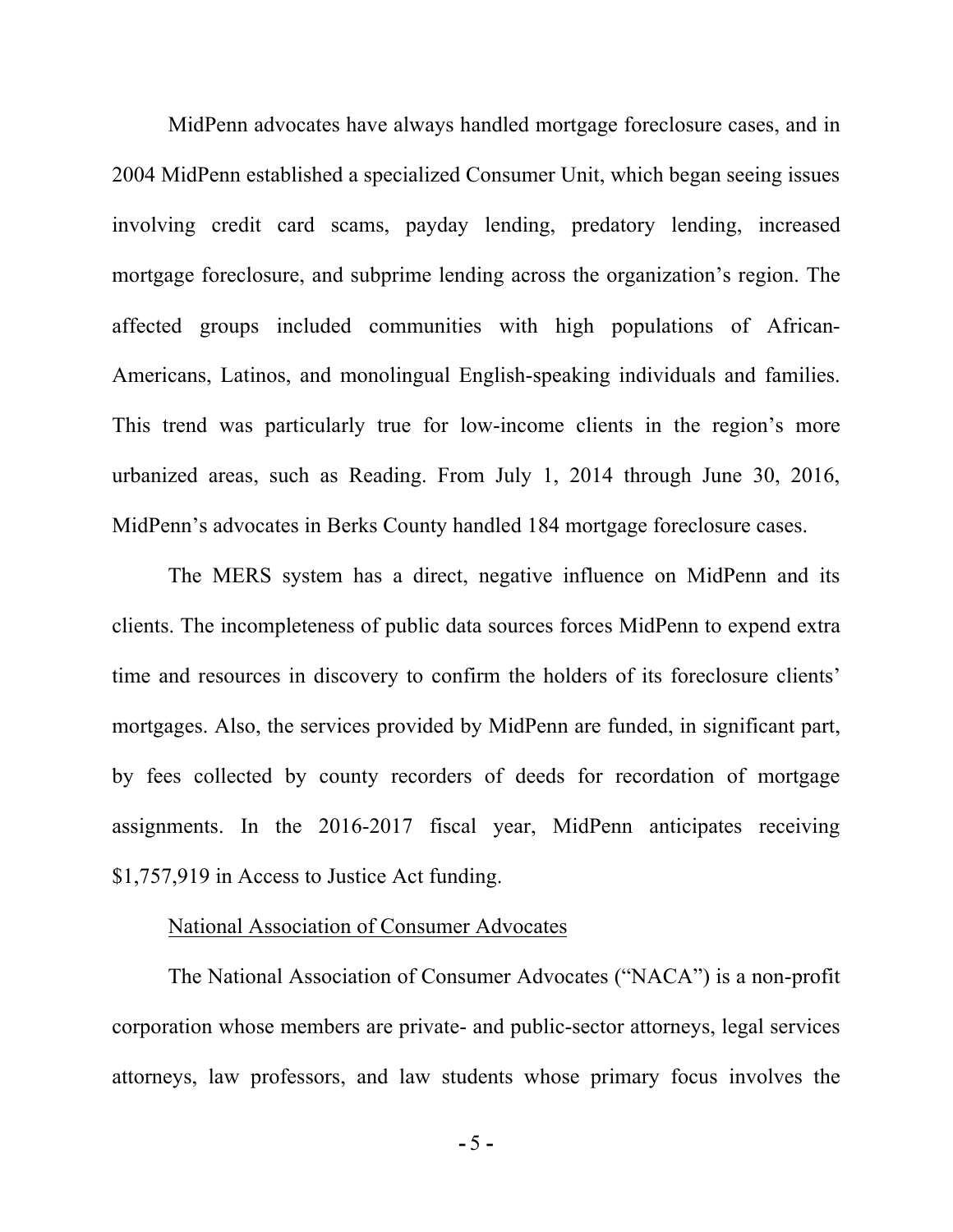protection and representation of consumers. NACA's mission is to promote justice for all consumers by maintaining a forum for information-sharing among consumer advocates across the country and serving as a voice for its members as well as consumers in the ongoing effort to curb unfair and abusive business practices. NACA's members, as representatives of homeowners across the nation, have witnessed firsthand the negative impact of unfair and abusive practices in the mortgage market, from the unscrupulous origination practices responsible for the 2008 financial collapse to the assembly-line practices of the mortgage-servicing industry, which deprive consumers of a meaningful opportunity to defend their homes from foreclosure. NACA has an active Pennsylvania membership chapter.

#### The National Consumer Law Center

The National Consumer Law Center ("NCLC") is a nonprofit organization, with its main office in Boston, Massachusetts, that is focused upon justice in consumer financial transactions, especially for low income and elderly consumers. Since its founding in 1969, NCLC has provided resources for legal services offices, private law firms, and governmental entities in the area of consumer law. NCLC publishes a series of twenty nationally recognized consumer law manuals including *Foreclosure*s (5th ed. 2014); *Mortgage Lending* (2nd. ed. 2014); and *Truth-in-Lending* (9th ed. 2015). Since the beginning of the current foreclosure crisis, NCLC staff have conducted numerous trainings for attorneys, housing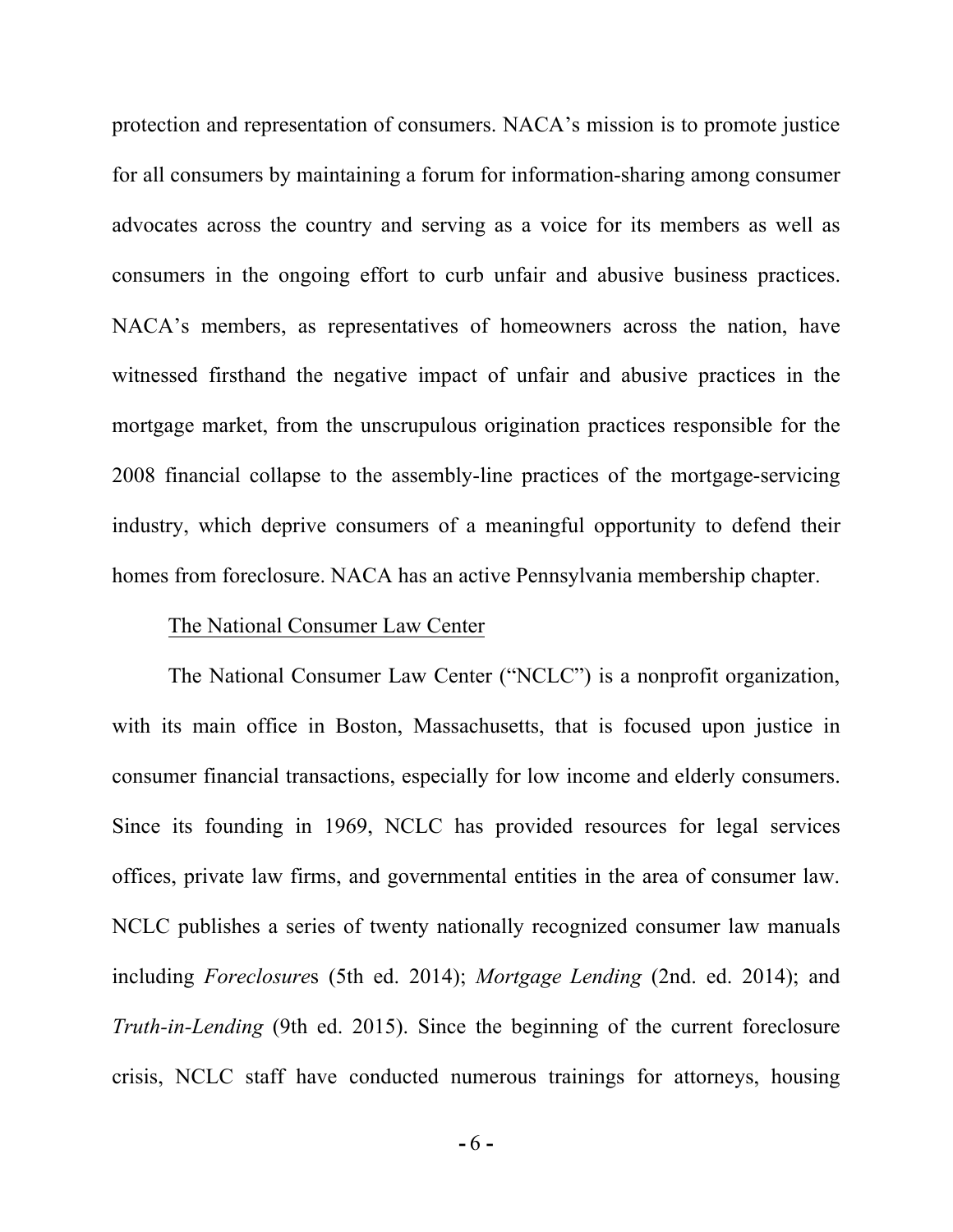counselors, and mediators on foreclosure-related topics in more than 20 states. NCLC attorneys testify regularly before Congressional committees, federal agencies, and state legislative bodies on foreclosure- and mortgage-related topics. NCLC also frequently appears as *amicus curiae* in consumer law cases, including a number of mortgage-related cases before trial and appellate courts throughout the country.

#### Clarifi

The Consumer Credit Counseling Service of Delaware Valley, d/b/a Clarifi, is a  $501(c)(3)$  nonprofit community service organization founded in 1966. Clarifi is certified by the United States Department of Housing and Urban Development as a comprehensive housing counseling agency and approved by the Pennsylvania Housing Finance Agency as a housing counseling agency. Clarifi provides counseling for all stages of homeownership, including foreclosure-prevention counseling that helps homeowners achieve loan modifications, repayment plans, forbearances, or other home retention solutions. In 2016, Clarifi provided 2,110 foreclosure-prevention counseling sessions to 1,516 clients in Pennsylvania. When the specific holder of a mortgage is obfuscated by a non-public database system, it limits the ability of counseling agencies such as Clarifi to provide high-quality housing counseling services to low-to-moderate-income homeowners. Clarifi has experienced difficulties helping clients to obtain a solution when the servicer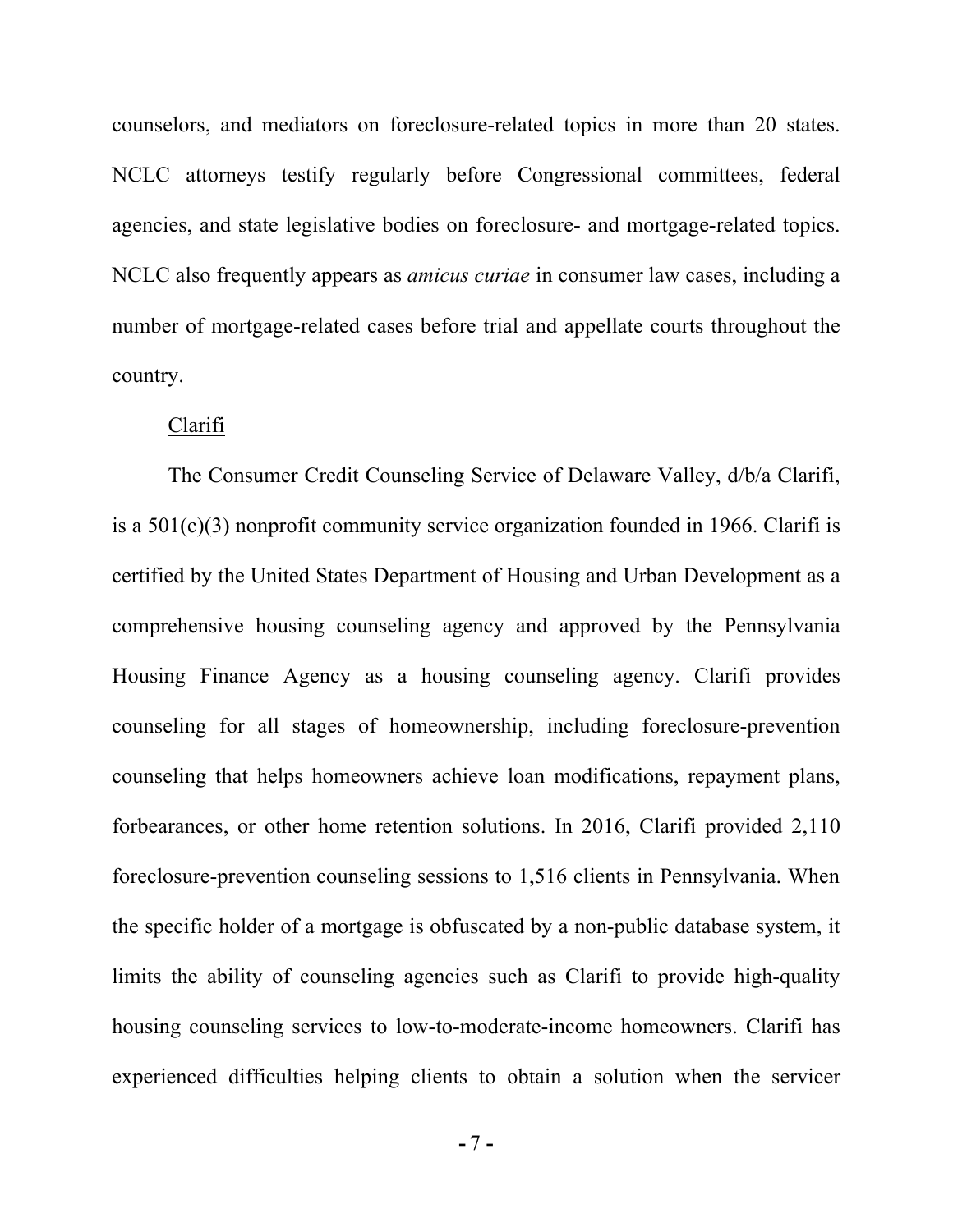switches in the midst of the modification application process and the mortgagee is not recorded. In those instances, Clarifi's advocacy for the client is difficult or impossible because the counselor cannot identify the party to which the complaint should be directed.

#### **II. ARGUMENT**

The Commonwealth Court ruled that mortgage assignments do not have to be recorded, and suggested that the failure to record documents revealing interests in property "is of limited consequence." Opinion at 8. This brief will explain why this view is erroneous. While the workings of the MERS system may be limited consequence in other states, in Pennsylvania, where law and tradition treat mortgage transfers as genuine real estate conveyances, the absence of recording is highly consequential. The scheme to circumvent that law and tradition by placing and maintaining title to a substantial portion of mortgage interests in this Commonwealth in the hands of a fictional "nominee" of present and future members of MERS—despite the actual transfer of those mortgage interests—is no small matter. This systematic undermining of the Commonwealth's mortgage records has resulted in a shift of information about current and historical mortgage ownership away from the public domain and to a proprietary, largely secret, registry. Consumers and the public at large are harmed by incomplete public land records and the evasion of filing fees that fund essential civil legal services and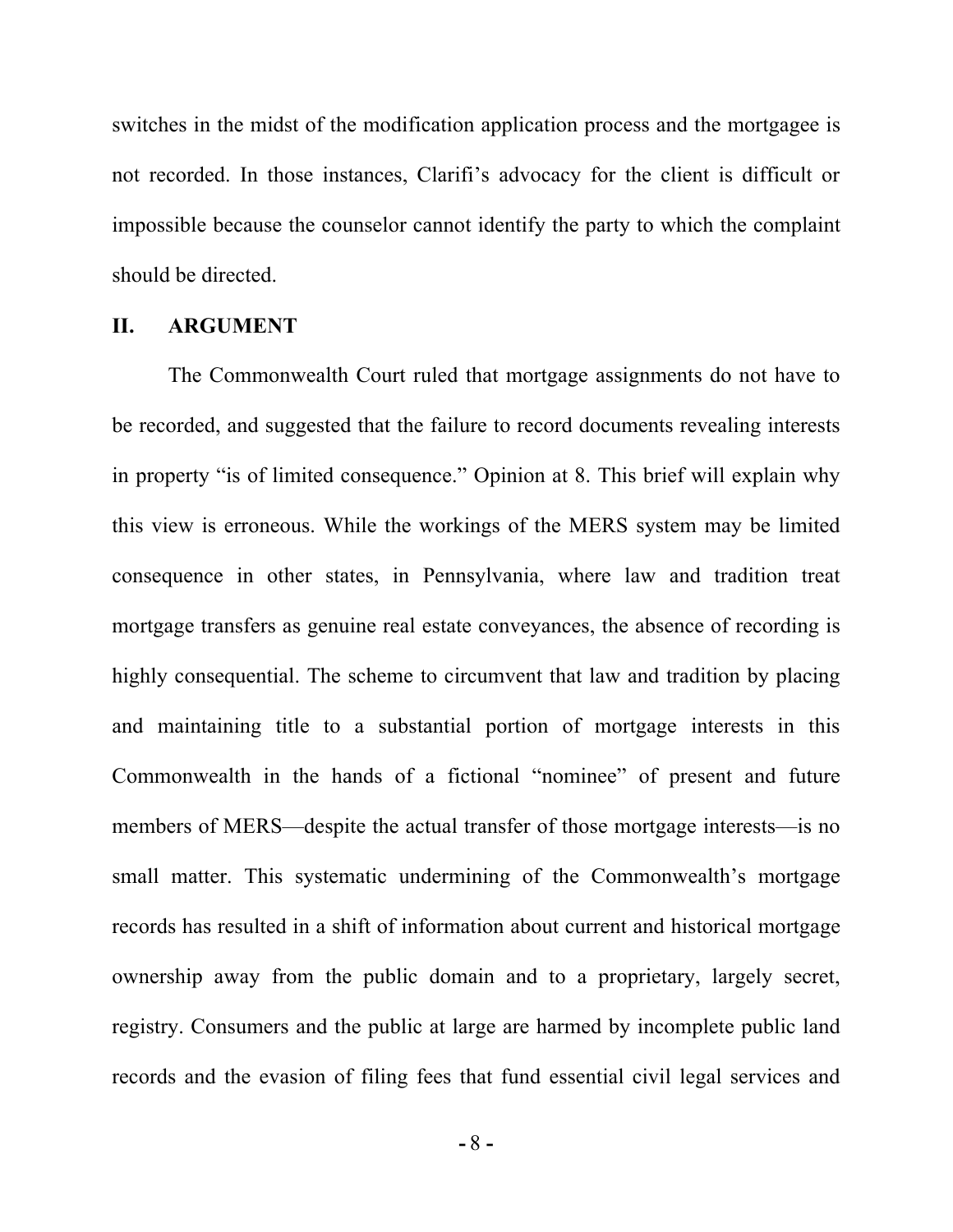affordable housing for low-income people. These harms fall heavily on lowincome people served by Amici, as well as on Amici themselves.

In light of the errors underlying the Commonwealth Court's opinion, the Court should reverse and remand this matter for a trial on the merits.

## **A. The Fiction of MERS as a Kind of Universal "Mortgagee" that Owns the Mortgage but Not the Debt Underlying the Mortgage Is Incompatible with Pennsylvania Law and with the Language in the Typical Pennsylvania Mortgage Instrument**

The industry players behind MERS calculated that they could avoid the payment of filing fees for serial mortgage assignments by maintaining static, recorded title of a mortgage in the name of the MERS "nominee," while the ownership of the actual debt underlying the mortgage passed from one entity to another. However, this ploy simply does not work under Pennsylvania law.<sup>2</sup>

The creation of a mortgage obligation requires the borrower-homeowner to execute two documents: (1) a note or bond that embodies the underlying loan and describes its terms, and (2) the mortgage instrument itself. The former is the obligation to repay the loan; the latter is a property interest that secures the repayment obligation. That is precisely what this Court meant in *Pines v. Farrell*, 848 A.2d 94 (Pa. 2004), when it described the "dual nature" of a mortgage transfer

<u> 1989 - Johann Stein, markin film yn y breninn y breninn y breninn y breninn y breninn y breninn y breninn y b</u>

 $2$  Although the Third Circuit, in a case of first impression, interpreted Pennsylvania law otherwise, *Montgomery Cty. v. MERSCORP Inc.*, 795 F.3d 372 (3d Cir. 2015), "it is axiomatic that [federal court] decisions [interpreting state law] are not binding and that this court is the final arbiter of state law." *Hoy v. Angelone*, 720 A.2d 745, 750 (Pa. 1998).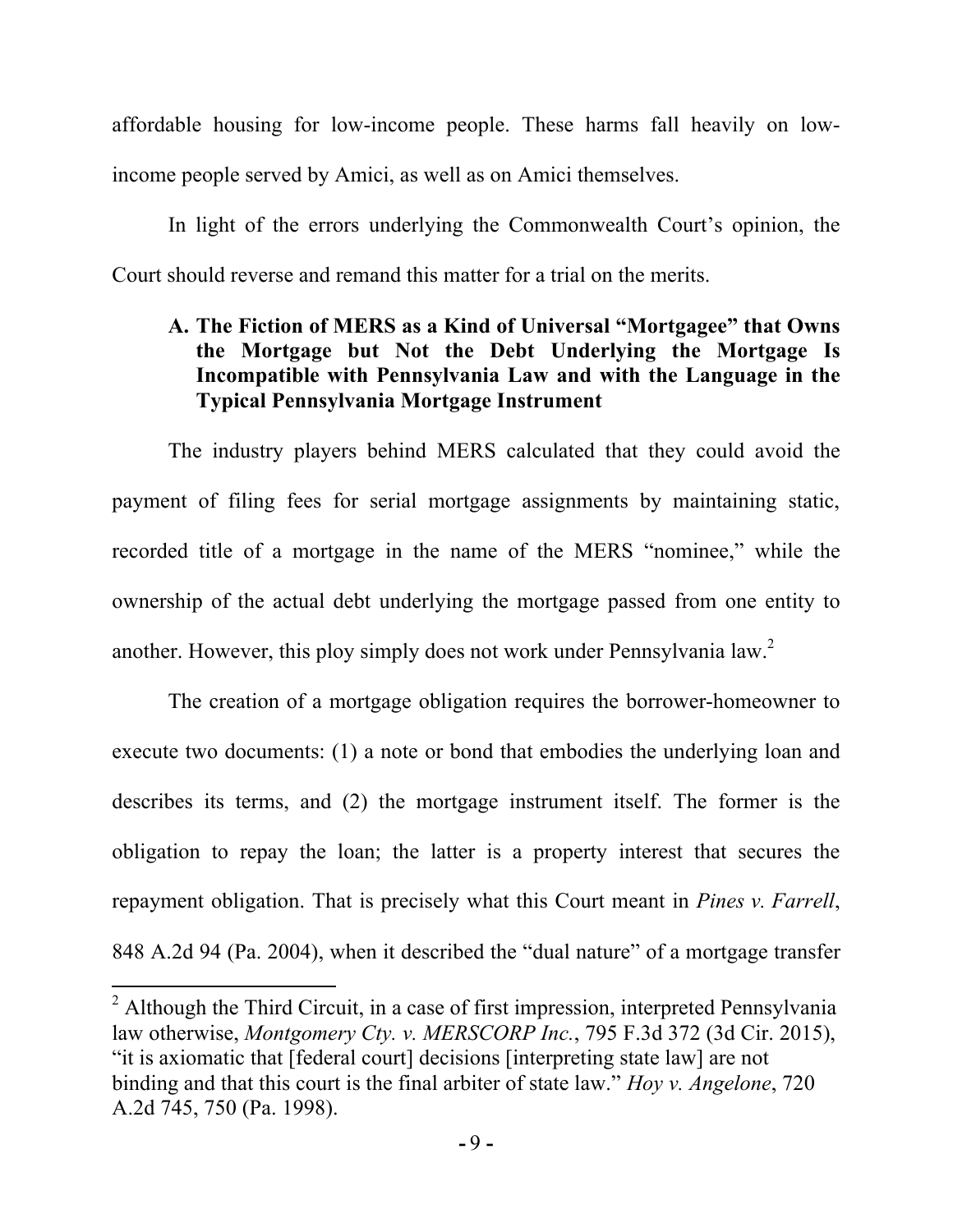as involving both the transfer of a debt and an actual conveyance of an interest in property.

The MERS system is premised on the notion that these two interdependent components of a mortgage obligation can be split between different owners—the note lying with the actual beneficial owner of the debt and the mortgage with a fictional "nominee" of all conceivable transferees within the MERS membership. But severing the debt from the property interest securing the debt is inconsistent with Pennsylvania law and the language of most mortgage instruments.

It has long been understood that a mortgage cannot meaningfully exist without the underlying indebtedness it secures. *E.g.*, *Nat'l Live Stock Bank of Chi. v. First Nat'l Bank of Geneseo*, 203 U.S. 296, 306 (1906). As famously explained, "The note is the cow and the mortgage the tail. The cow can survive without a tail, but the tail cannot survive without the cow." *Best Fertilizers of Ariz., Inc. v. Burns*, 571 P.2d 675, 676 (Ariz. Ct. App.), *rev'd on other grounds*, 570 P.2d 179 (Ariz. 1977); *see also* Elizabeth Renuart, *Uneasy Intersections: The Right to Foreclose and the U.C.C.*, 48 Wake Forest L. Rev. 1205, 1237 (2013) ("If the note and mortgage are split between different parties, the assignee of only the mortgage ordinarily holds a worthless piece of paper."). Thus, when a mortgagee negotiates the mortgage note, by that act the mortgagee effectively transfers ownership of the underlying debt. To complete the transfer of the entire mortgage obligation in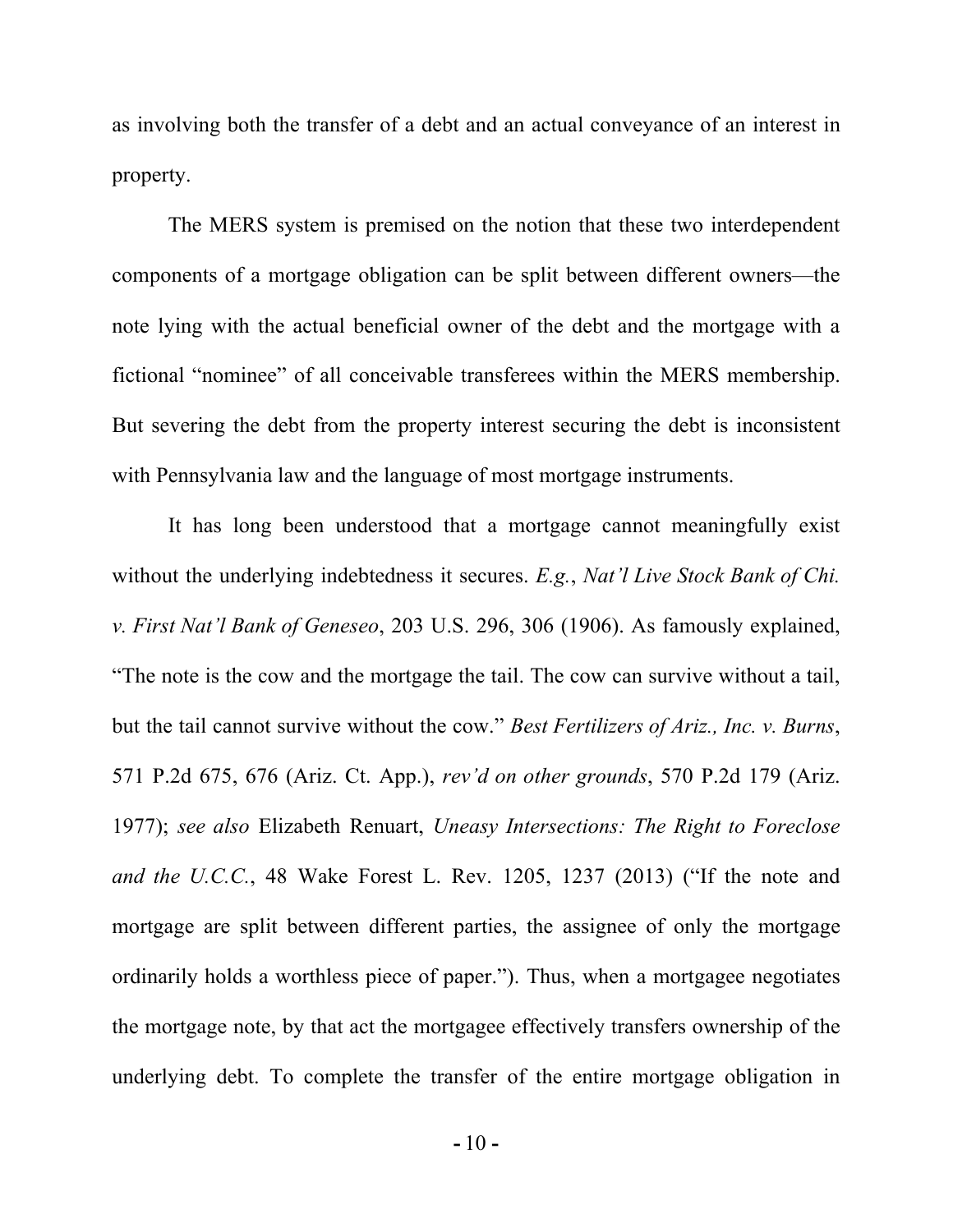accordance with Pennsylvania law, including the security for that debt, however, there must be a separate conveyance of an actual, written mortgage assignment.

There are several reasons why this is so. First, because Pennsylvania is a mortgage "title theory" jurisdiction, *see Pines*, 848 A.2d at 100, the mortgage is not a mere accompaniment to the note, but rather is a recognized real property interest that must be transferred in accordance with the rules governing real property conveyancing. This Court has made clear that an assignment of mortgage is just as much a conveyance of an interest in real estate as is the original mortgage. *Id*. All such conveyances are governed by Pennsylvania's Statute of Frauds, 33 P.S. § 1, meaning that there must be an actual written assignment executed in order for it to be treated as a legally recognized conveyance. *Bozzi v. Greater Del. Valley Sav. & Loan Ass'n*, 389 A.2d 122 (Pa. Super. 1978). At the preliminary objection stage, when there is not yet any factual record, it cannot be determined whether or not there is any writing satisfying the Statute of Frauds when one MERS member assigns the mortgage to some other member.

Moreover, in order to complete any conveyance, there must be an actual *delivery* of the instrument containing the conveyancing language. *Herr v. Bard*, 50 A.2d 280, 281-82 (Pa. 1947); *Kane v. Girard Tr. Co.*, 40 A.2d 466, 469 (Pa. 1945); 2 Ronald M. Friedman, LADNER PENNSYLVANIA REAL ESTATE LAW, § 16.15 (5th ed. 2006). Here, with regard to any transfer of the mortgage interest that occurs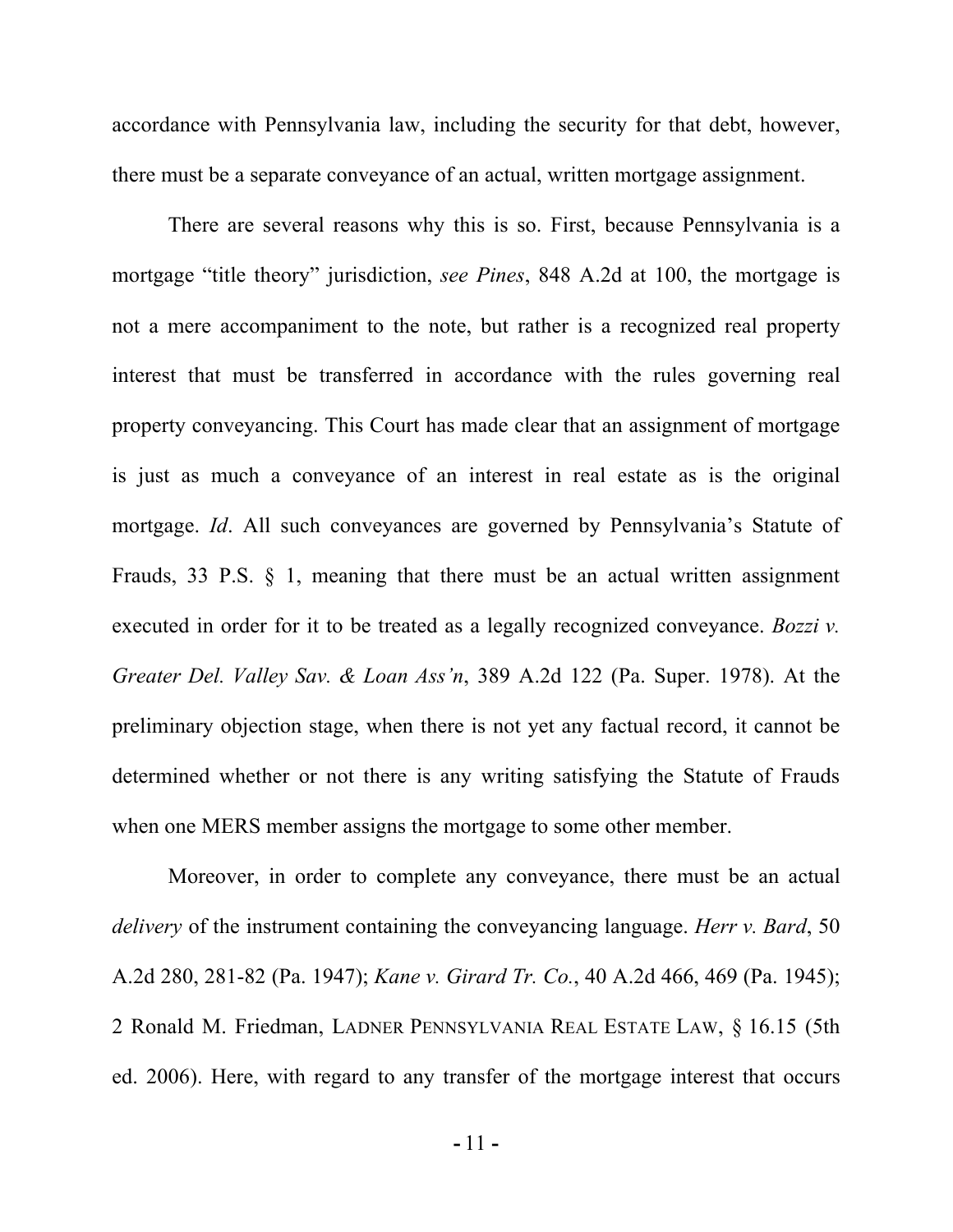between MERS members, it is hard to imagine what act constitutes delivery of the actual mortgage interest. In short, it appears that the MERS system is grounded on the assumption that mortgage interests can be conveyed without any conveyancing instrument executed by the assignor and nothing delivered to the supposed assignee. $3$ 

Far from being an outlandish suggestion that both the mortgage be assigned and the note negotiated in order to accomplish a transfer, the standard conveyancing language of a Pennsylvania mortgage assignment reflects precisely this expectation: "ALSO the Bond or Obligation in the said Indenture of Mortgage recited, and all Moneys, Principal and Interest, due and to grow due thereon.<sup>34</sup> Indeed, the Federal Home Loan Mortgage Corporation ("Freddie Mac"), which

<u> 1989 - Johann Stein, markin film yn y breninn y breninn y breninn y breninn y breninn y breninn y breninn y b</u>

 $3$  The incompatibility between the MERS system and Pennsylvania property law is most pronounced when a mortgage is transferred to an entity that is not a MERS member. The MERS bylaws require MERS to convey an assignment out of the MERS system when this occurs, but, the Amici believe, once the record is developed the facts will show that such assignments do not happen—not surprising given that MERS is an entity with no employees that acts solely through the acts of its members. The absence of such an assignment creates confusion in the chain of title that can be difficult to resolve within the public recording system. The Supreme Court of Rhode Island recently had to confront an example of such confusion in *Dilibero v. MERS*, 108 A.3d 1013 (R.I. 2015). There, a lender filed a bankruptcy petition, and among the executory contracts it rejected as a bankruptcy debtor was its membership agreement with MERS. When, years later, a MERS member trying to foreclose filed an assignment of mortgage purporting to assign the mortgage from MERS to itself, the court was compelled to find that assignment void, thereby making it seemingly impossible for the current owner of the debt to foreclose.

<sup>4</sup> *See* 2 Ronald M. Friedman, LADNER PENNSYLVANIA REAL ESTATE LAW, § 26.01(c) (5th ed. 2006).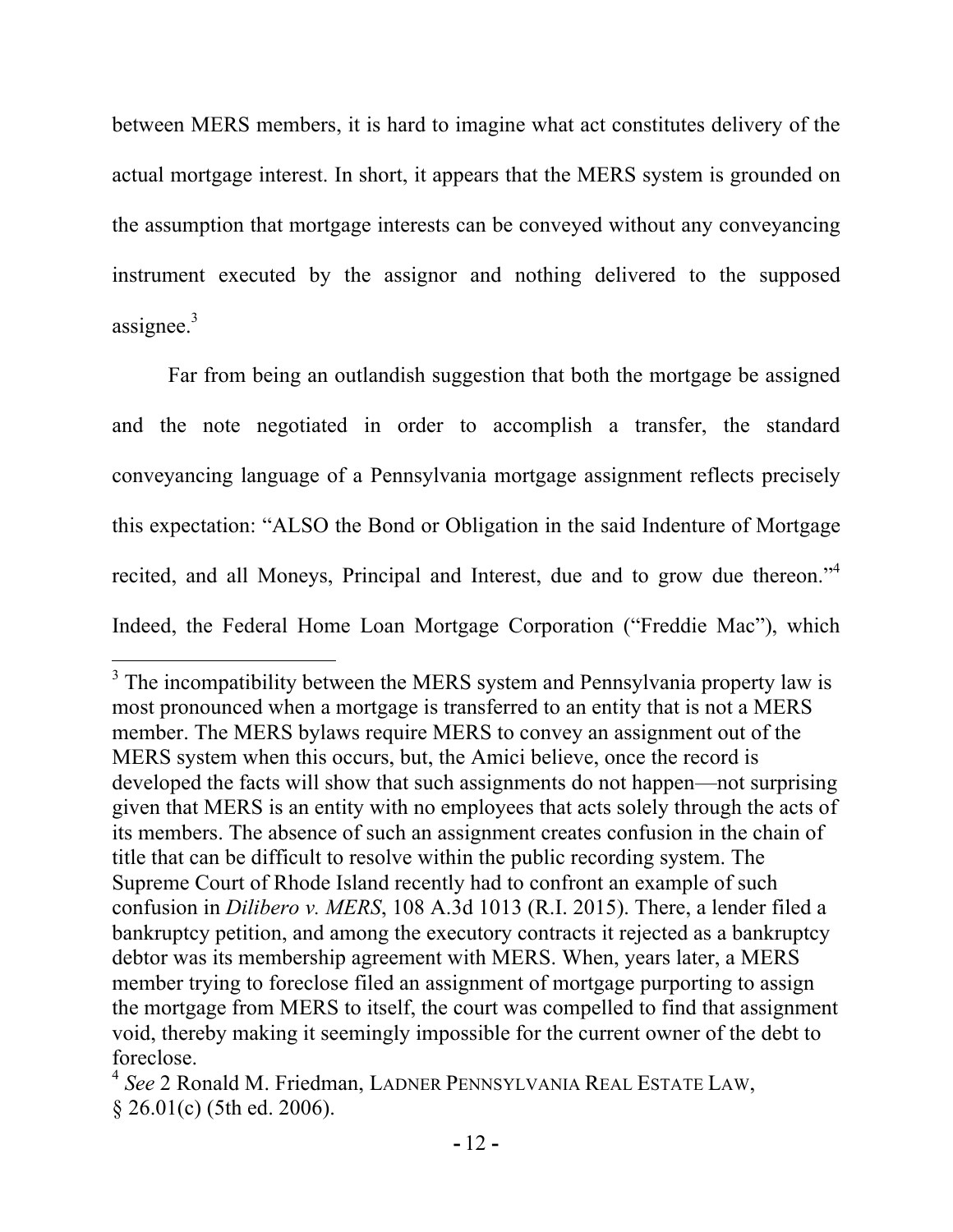filed an amicus brief in the Commonwealth Court in support of Defendants-Appellees, has long used a Pennsylvania mortgage form (Form 3039), *see* http://www.freddiemac.com/uniform/unifsecurity.html, that reflects the nonseverability of the mortgage and the note since many of the key terms of the mortgage obligation, such as the interest rate and charges for prepayment and late payment, appear only in the separate note, which is incorporated into the mortgage by reference. $5$ 

In short, notes are not interests in property and need not be filed; but an assignment of mortgage—which should accompany the transfer of the mortgage note in order for the entire interest in the mortgage loan to be transferred—must be reduced to writing and recorded. This has long been understood by Pennsylvania real estate practitioners, which is why the leading commentator on Pennsylvania conveyancing law has for years expressed skepticism about the legality of the MERS device as a proper substitute for a mortgagee's recording obligations. 2 Ronald M. Friedman, LADNER PENNSYLVANIA REAL ESTATE LAW, § 26.01(a) (5th

<u> 1989 - Johann Stein, markin film yn y breninn y breninn y breninn y breninn y breninn y breninn y breninn y b</u>

 $<sup>5</sup>$  While allowing for use of the "MERS as nominee" language in a special version</sup> of the first two pages of Form 3039, *see*

http://www.freddiemac.com/uniform/mers/doc/MERS3039PA.doc, the remaining 14 pages of Form 3039 refer repeatedly to the rights and obligations of "the Lender," with no further mention of MERS. In Maine, where the uniform mortgage instrument has similar language, that state's highest court concluded that "MERS is not a mortgagee pursuant to the [Maine foreclosure statute] because it has no enforceable right in the debt obligation securing the mortgage." *MERS v. Saunders*, 2 A.3d 289, 297 (Me. 2010).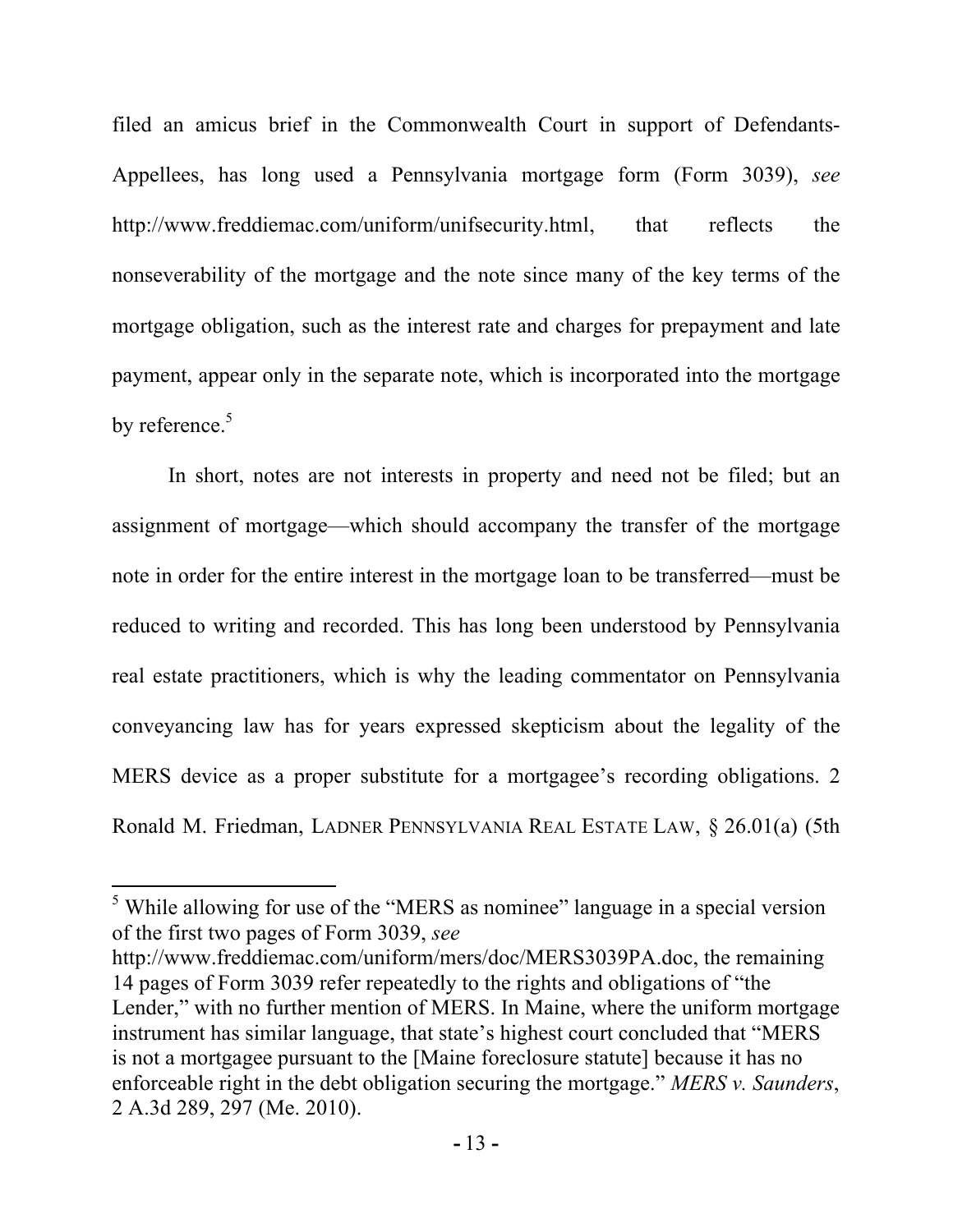ed. 2006) (characterizing the industry players behind the creation of MERS as "willing to assume the risks of not following [the] time-honored [recording] procedures").

## **B. There Are Numerous Public Policy Reasons Why This Court Should Disapprove MERS's Undermining of the Recording Requirement for Assignments of Mortgages**

The Commonwealth Court, without the benefit of any evidentiary record, based its decision in part on "a body of case law interpreting Pennsylvania recording laws that specifically addresses the purpose of those statutes and the effect of a failure to record an interest in land." Opinion at 6. Aside from the fact that much of that case law predates MERS's displacement of public recordation, the Commonwealth Court's interpretation of the purpose and effect of Pennsylvania statutes is grounded on faulty assumptions that would be readily contradicted by evidence were this case to proceed past preliminary objections. Contrary to the Commonwealth Court's preconceptions, there are numerous public policy reasons why this challenge to the MERS circumvention of Pennsylvania law and tradition should be allowed to go forward.

*First*, homeowners have an obvious interest in knowing the identity of those who own mortgage interests in their homes, as do potential purchasers of or investors in real estate. The MERS system frequently interferes with homeowners' access to this information. Courts around the country have recognized that "having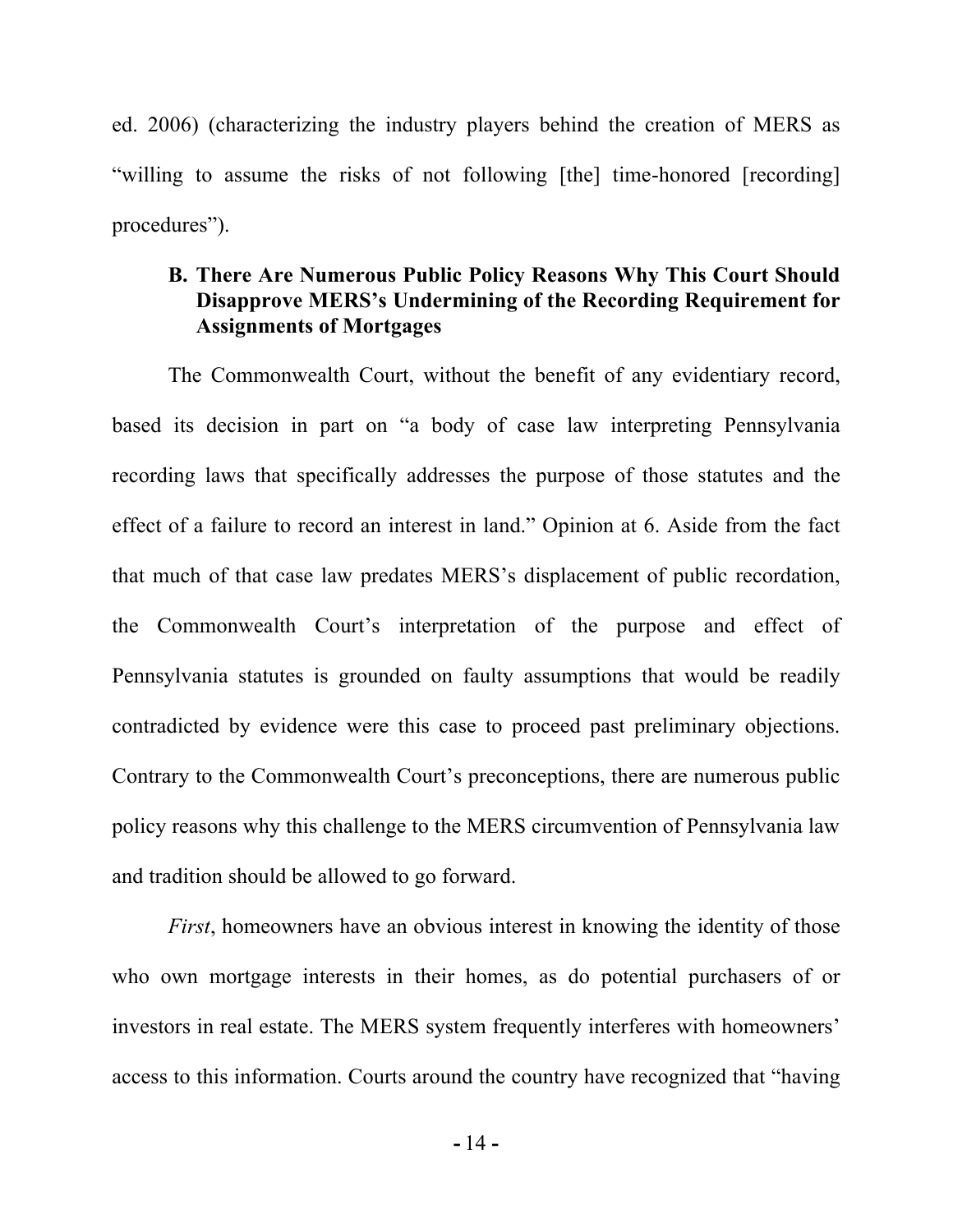a single front man, or nominee, for various financial institutions makes it difficult for mortgagors and other institutions to determine the identity of the current note holder." *Landmark Nat'l Bank v. Kesler*, 216 P.3d 158, 168 (Kan. 2009) (citing *In re Schwartz*, 366 B.R. 265, 266 (Bankr. D. Mass. 2007); *Johnson v. Melnikoff*, 873 N.Y.S.2d 234, 2008 N.Y. Misc. LEXIS 5353, at \*14-15 (Sup. Ct. 2008), *aff'd*, 882 N.Y.S.2d 914 (App. Div. 2009)). Incomplete public land records sometimes even lead to forfeiture of a lender's interest in a property. *E.g.*, *MERS v. Ditto*, 488 S.W.3d 265 (Tenn. 2015). It is hard to imagine *any* policy justification for hiding from homeowners the identity of the secondary mortgage entity that purchases their mortgage and on whose behalf their mortgage servicer will act.

For an illustration of the importance to homeowners of complete public land records, LASP often represents a delinquent homeowner who has been denied a loan modification on the grounds that the requested modification does not meet the guidelines of the owner of the mortgage; when this happens, the servicer seldom advises the homeowner of the entity that owns the mortgage, and it is therefore impossible to learn what the guidelines are, who is denying the loan modification, and whether the denial was honestly made under those guidelines.

For another illustration, LASP represented a 76-year-old mobile-home owner in Chester County. With only Social Security income, she was unable to afford her mortgage and lot rent when her daughter moved out. When she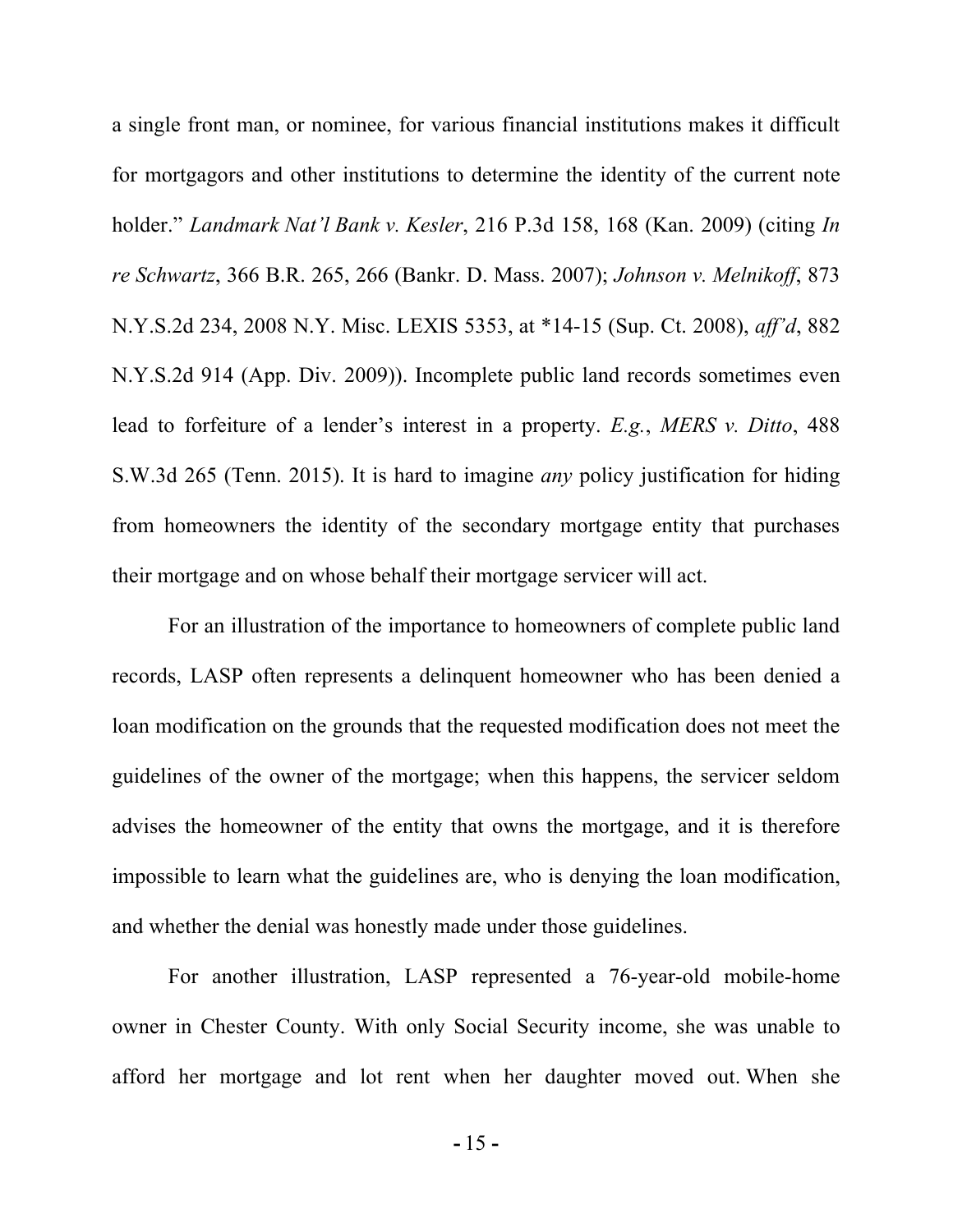purchased the home in 1999, she put down more than half the purchase amount and got a modest mortgage with Sovereign Bank to cover the remaining cost. The Pennsylvania Department of Transportation issued a certificate of origin for the mobile home, but never provided the homeowner with a title. In 2001, Sovereign Bank assigned the mortgage to MERS. When the homeowner tried to sell her home in 2011, Chase Bank identified itself as her lender, but there was no official documentation to prove it. After many written requests to Chase Bank and MERS, neither entity was ever able to provide her with official proof of contiguous chain of title that was acceptable to PennDOT. Even though she had several purchase offers for more than double what she owed on the mortgage, because she was unable to show contiguous chain of assignment from Sovereign Bank to Chase Bank, PennDOT refused to issue title, and she was thus unable to sell her home. The mobile home park evicted her, and Chase Bank eventually foreclosed.

*Second*, federal law now manifests the importance to homeowners of having this information. Under the Truth in Lending Act ("TILA"), a servicer must identify the beneficial owner of a mortgage upon the mortgagor's written request, *see* 15 U.S.C. § 1641(f)(2), and, for mortgage assignments occurring after a 2009 TILA amendment, both the assignor and assignee must disclose the assignment to the homeowner within 30 days of the assignment, *id.* § 1641(g). Plainly, this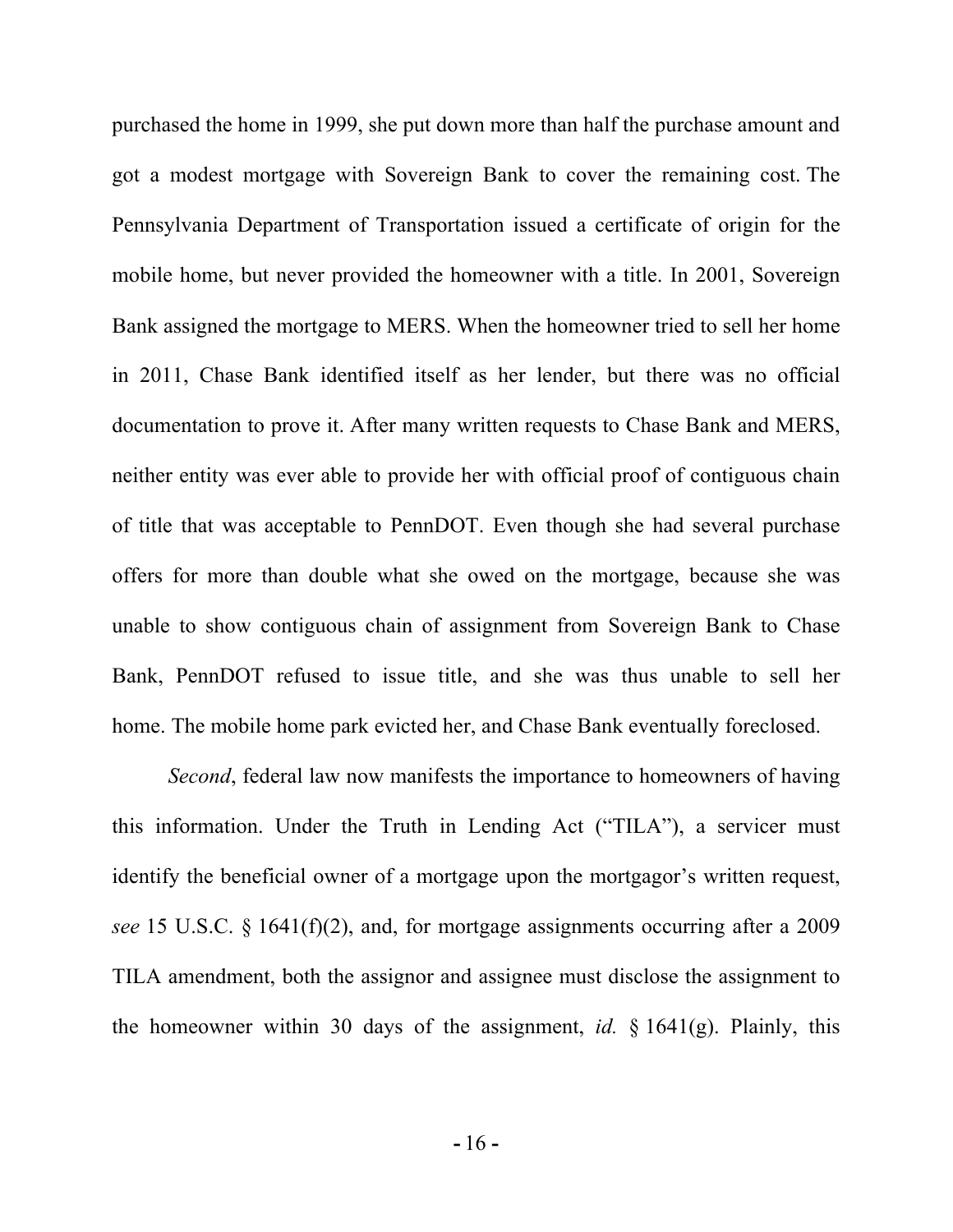Court's interpretation of Pennsylvania law should, where possible, be interpreted in a manner consistent with this federal policy.

The Pennsylvania Bankers Association ("PBA") suggested in an amicus brief before the Commonwealth Court that public recordation of mortgage assignments is now unnecessary because, thanks to TILA, borrowers have an alternative mechanism for locating the owner of their mortgage. But it is illogical to suggest that this relatively new federal right to know—which requires the homeowner to send a letter, hope for a response, and, if not forthcoming, obtain a lawyer to sue—silently reconfigured the fundamental requirements of a centuriesold Pennsylvania recording statute. In any event, a homeowner cannot use TILA to obtain her mortgage's complete chain of title, which would be available as a public record if all assignments were recorded, and which is crucial for a homeowner facing a foreclosure filed by a stranger to the original transaction. *See, e.g.*, *JP Morgan Chase Bank, N.A. v. Murray*, 63 A.3d 1258 (Pa. Super. 2013) (Wecht, J.) (reversing summary judgment in foreclosure action where evidence regarding the transfer of the mortgage obligation was inconsistent). Nor can parties other than the homeowner, such as potential purchasers of or investors in real estate, use TILA to learn who owns a mortgage.

*Third*, for mortgages that are eventually foreclosed, mortgage assignments must be filed anyway, but the MERS system has diminished the quality and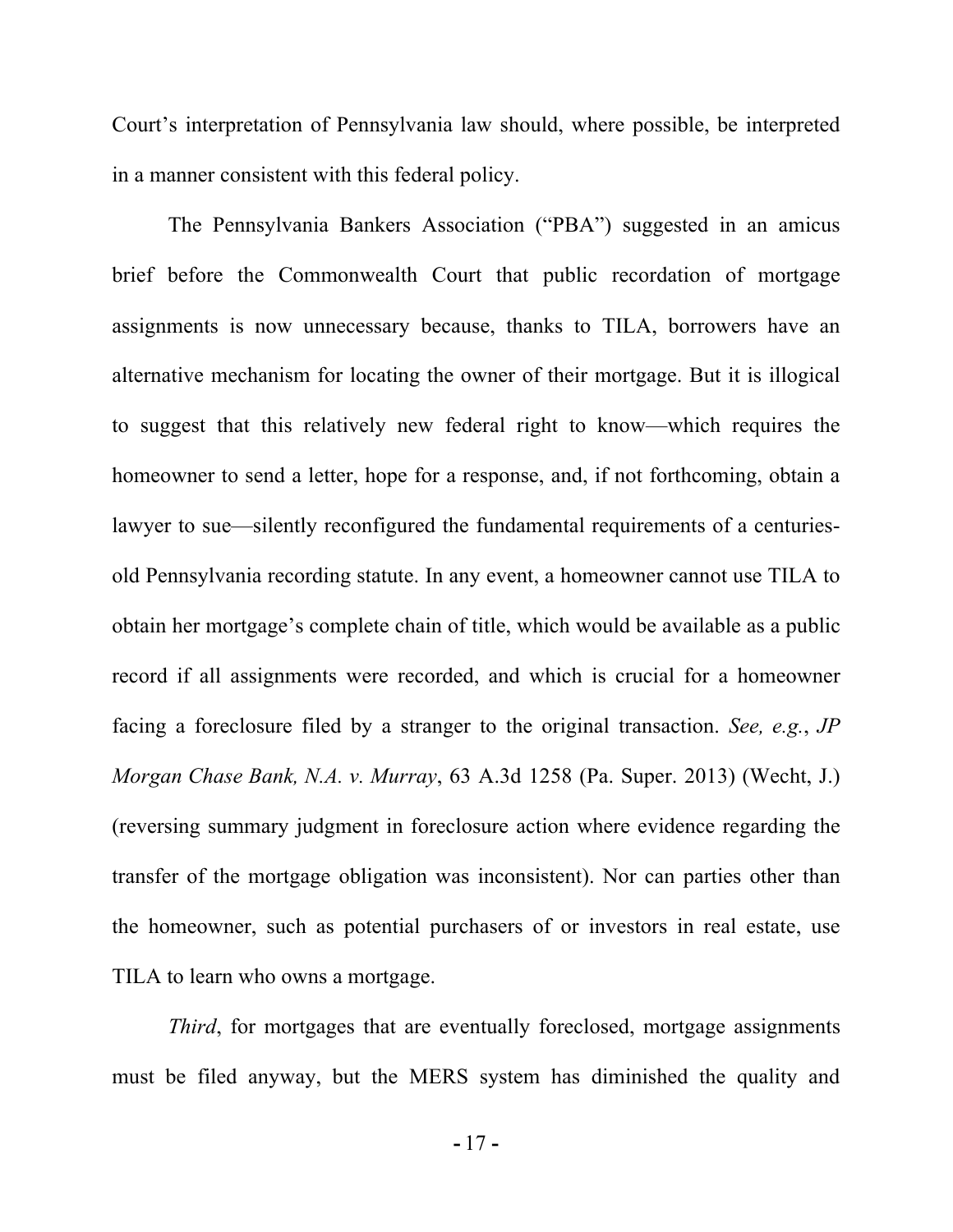meaningfulness of such assignments. In Pennsylvania, a foreclosure complaint, in its description of the plaintiff, must "set forth" all relevant assignments of the underlying mortgage. Pa.R.C.P.  $1147(a)(1)$ . When a mortgage is lodged in the name of MERS rather than the actual owner of the mortgage, a Pennsylvania foreclosure plaintiff will file a purported mortgage assignment from MERS to the plaintiff just before filing the foreclosure. Such an "assignment" does virtually nothing to reveal the chain of transfers from the original lender to the plaintiff.<sup>6</sup>

*Fourth*, even though MERS has now granted homeowners (but not interested third parties) permission to review certain information in its database, the incomplete information offered by MERS is no substitute for clear, comprehensive records of ownership, available publicly and officially in the county registries. As one commentator, who has written extensively on MERS, notes:

First, unlike the traditional public system, MERS does not reveal to consumers the chain of ownership linking the original lender to the current owner of the loan. MERS also does not provide copies of the documents that purport to transfer ownership interests in the land, making it difficult to spot forgery or errors.

Second . . . for securitized mortgages, MERS only reveals the name of the securitization trustee, rather than the trust it serves. . . . Learning the

 $6$  The foreclosure treatise authored by one of the authors of this brief discusses why these purported assignments, executed and filed as part of the foreclosure process, are so problematic. *See* Irv Ackelsberg, RESIDENTIAL MORTGAGE FORECLOSURE: PENNSYLVANIA LAW AND PRACTICE, § 7.4.1 (Bisel Co., 2d ed. 2014). Since MERS has no actual beneficial interest in the mortgage, these supposed assignments often executed by a mortgage servicer representative of MERS "assigning" the mortgage to itself—are not really conveying anything. *Id*.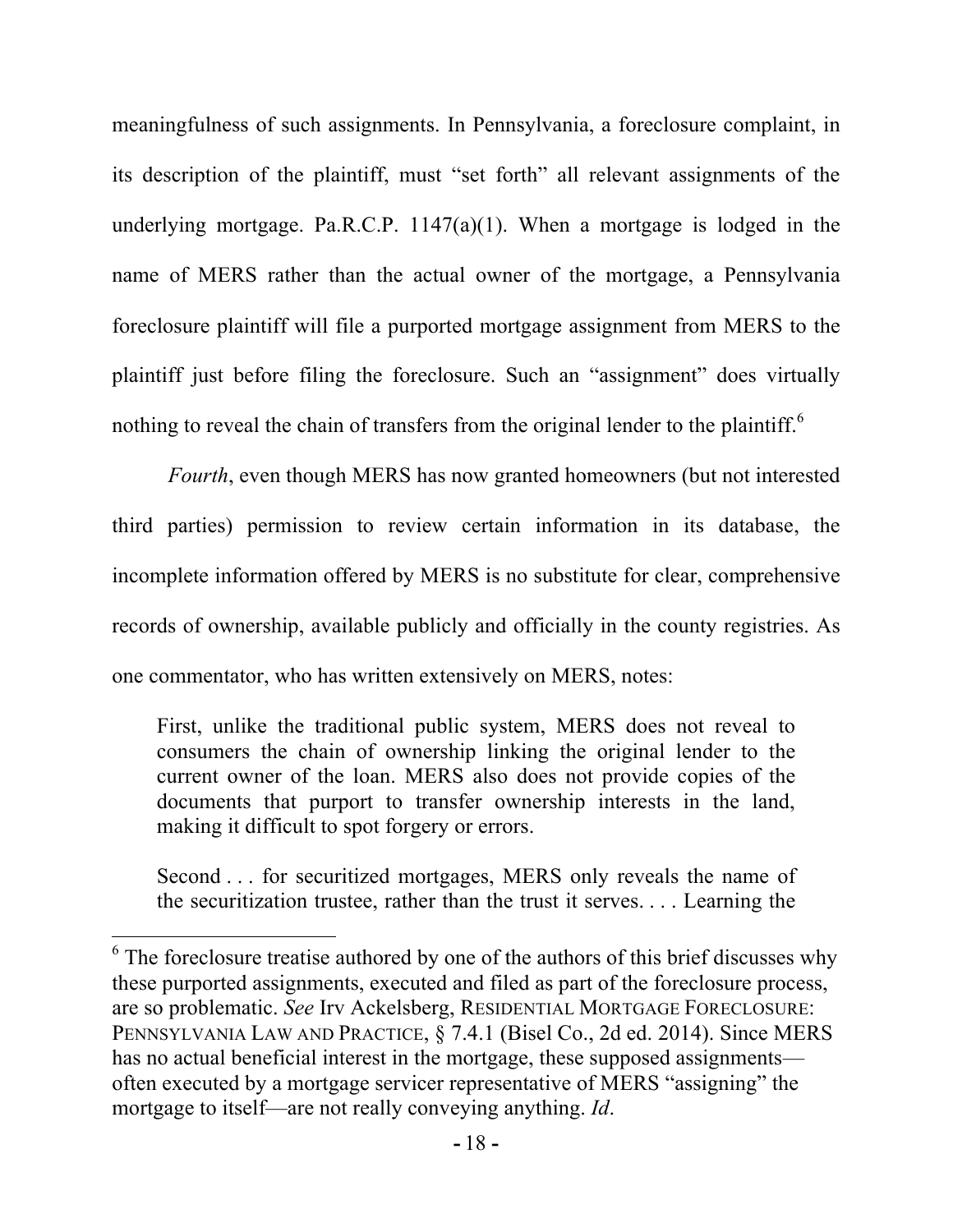name of a borrower's securitization trustee does not allow the borrower to research the pooling and servicing agreement that controls a servicer's or trustee's authority to negotiate loan modifications. It also does not identify the name of the trust that could be liable for purchasing loans that violate the Home Ownership and Equity Protection Act or other state predatory lending laws. Even when the borrower knows the name of a securitization trustee, this search result is still not a legally authoritative search upon which a searcher may rely in ruling out the possibility of other potential purchasers that could achieve priority in an ownership dispute.

Christopher L. Peterson, *Two Faces: Demystifying the Mortgage Electronic Registration System's Land Title Theory*, 53 Wm. & Mary L. Rev. 111, 129-30 (2011) (footnotes omitted). MERS's circumvention of the public recordation system has, for some homeowners facing foreclosure, reduced mortgages to the level of consumer debt, which lacks any public recording system, and which has become notorious for aggressive dunning by debt-collection agencies that may have no proof they have been properly assigned a debt, *see, e.g.*, Andrew Martin, *Automated Debt-Collection Lawsuits Engulf Courts*, N.Y. Times, July 12, 2010, at B1.

Moreover, the records in the MERS system are notoriously incomplete and unreliable. The information in the database is entered not by public servants, or even by employees of MERS, but rather by employees of MERS's members, meaning the thousands of employees of lenders, mortgage servicers, law firms, or title companies throughout the country, a fact causing one court to describe MERS as a "Wikipedia" of mortgage ownership information. *Culhane v. Aurora Loan*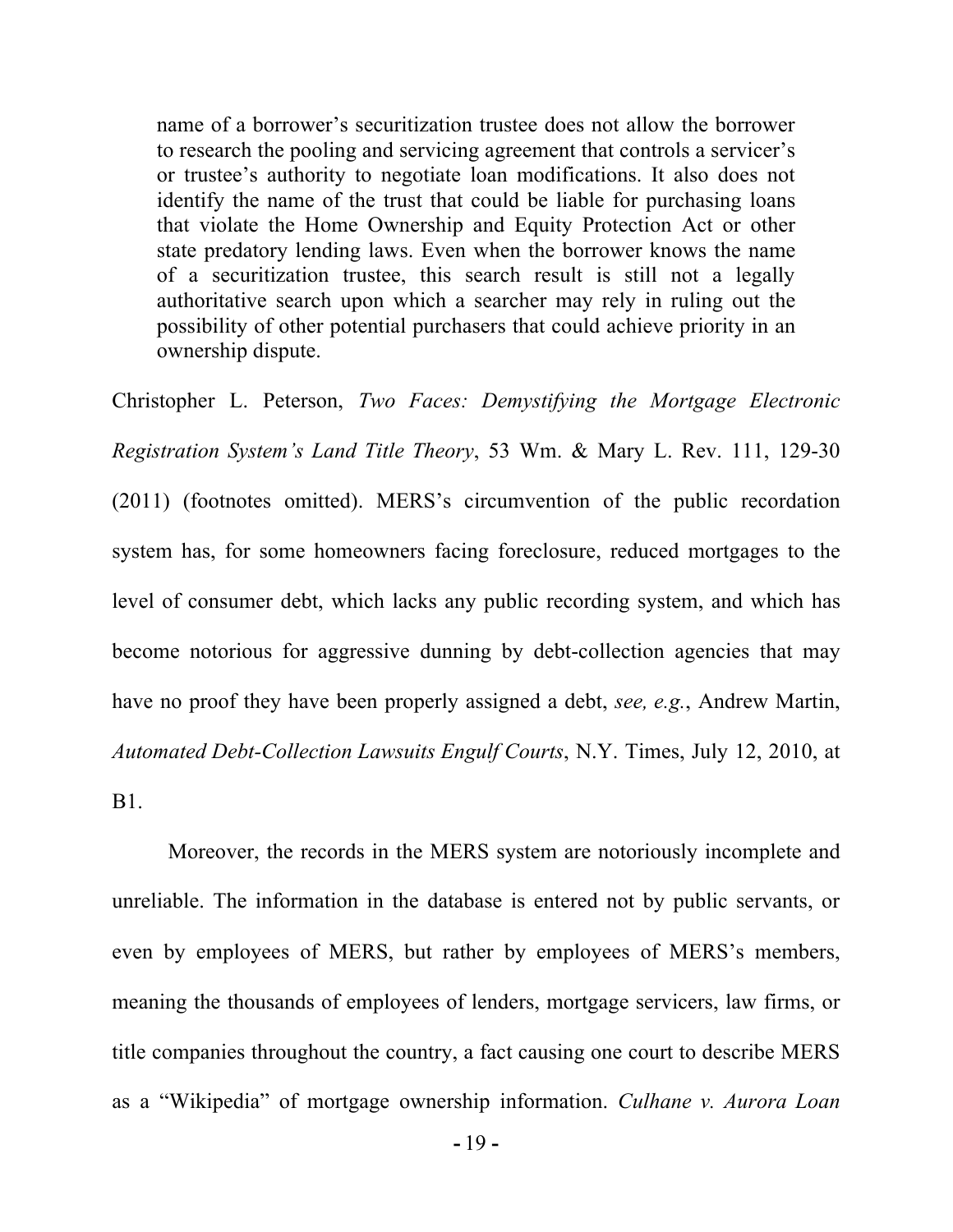*Servs.*, 826 F. Supp. 2d 352, 368 (D. Mass. 2011), *aff'd*, 708 F.3d 282 (1st Cir. 2013). These individuals have historically received little training or oversight from MERS, and they obtain permission to modify the database via "a boilerplate corporate resolution" that can be generated on the MERS web site. Peterson, *Two Faces*, *supra* at 144; *see also* Dustin A. Zacks, *Standing in Our Own Sunshine: Reconsidering Standing, Transparency, and Accuracy in Foreclosures*, 29 Quinnipiac L. Rev. 551, 589 (2011) ("MERS admits that its attitudes about accuracy in ownership transfer records are blasé: when asked how MERS verifies that certifying officers were signing accurate documentation, MERS's President and CEO remarked, 'Well, if nobody challenges it, then it's probably true.'").

The MERS system's lack of oversight and its vulnerability to error or fraud are not merely speculative concerns. A survey of 396 foreclosure cases from six states, including Pennsylvania, "found that where MERS was mortgagee of record (fifty percent of cases), the plaintiff asserting the right to foreclose matched an identified 'investor' in the MERS public record only twenty percent of the time." Alan M. White, *Losing the Paper—Mortgage Assignments, Note Transfers and Consumer Protection*, 24 Loy. Consumer L. Rev. 468, 486 & n.90 (2012). A Bankruptcy Court in Nevada, reviewing the status of twenty-seven motions to lift stays filed by MERS, found that in six of them MERS had erroneously filed "as nominee of an entity that no longer has any ownership interest in the note." *In re*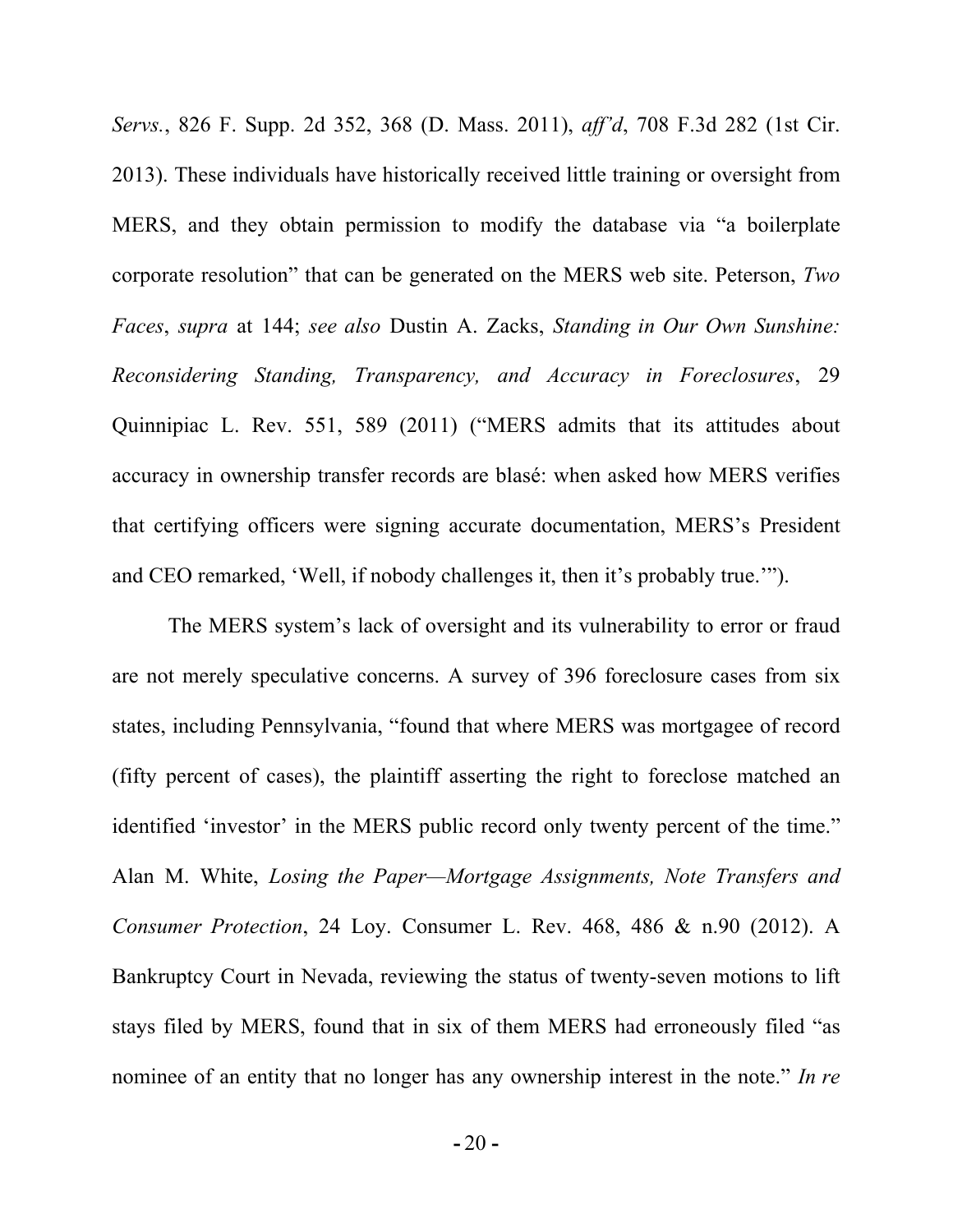*Mitchell*, No. BK-S-07-16226, 2009 Bankr. LEXIS 876, at \*17-21 (Bankr. D. Nev. Mar. 31, 2009), *aff'd*, 423 B.R. 914 (D. Nev. 2009). Numerous other lawsuits have brought to light assignments within the MERS system that were documented improperly or not at all. *E.g.*, *In re Carrsow-Franklin*, 524 B.R. 33 (Bankr. S.D.N.Y. 2015), *aff'd in relevant part*, 213 F. Supp. 3d 577 (S.D.N.Y. 2016); *In re Vargas*, 396 B.R. 511 (Bankr. C.D. Cal. 2008); *Bellistri v. Ocwen Loan Servicing, LLC*, 284 S.W.3d 619, 623-24 (Mo. Ct. App. 2009); *Wells Fargo Bank, Nat'l Ass'n v. Reyes*, 867 N.Y.S.2d 21, 2008 N.Y. Misc. LEXIS 3509, at \*1-2 (Sup. Ct. 2008). A 2011 consent decree between MERS and five federal banking agencies included a finding that, among other things, MERS "failed to exercise appropriate oversight, management supervision and corporate governance, and . . . failed to devote adequate financial, staffing, training, and legal resources to ensure proper administration and delivery of services" to its members.<sup>7</sup>

*Fifth*, by failing to record assignments in the county registries, the MERS system has not only denied revenues to Pennsylvania counties, it has also had the effect of denying funds to civil legal services organizations statewide. Under the Pennsylvania Access to Justice Act ("AJA"), 42 Pa.C.S. §§ 4901 *et seq.*, county recorders of deeds must remit \$6.00 of each mortgage-assignment fee to a state fund dedicated to organizations that provide civil legal assistance to poor and

<u> 1989 - Johann Stein, markin film yn y breninn y breninn y breninn y breninn y breninn y breninn y breninn y b</u>

<sup>7</sup> *In re MERSCORP, Inc.*, Joint Docket No. 2011-044 (Apr. 13, 2011), *available at*  http://www.occ.gov/news-issuances/news-releases/2011/nr-occ-2011-47h.pdf.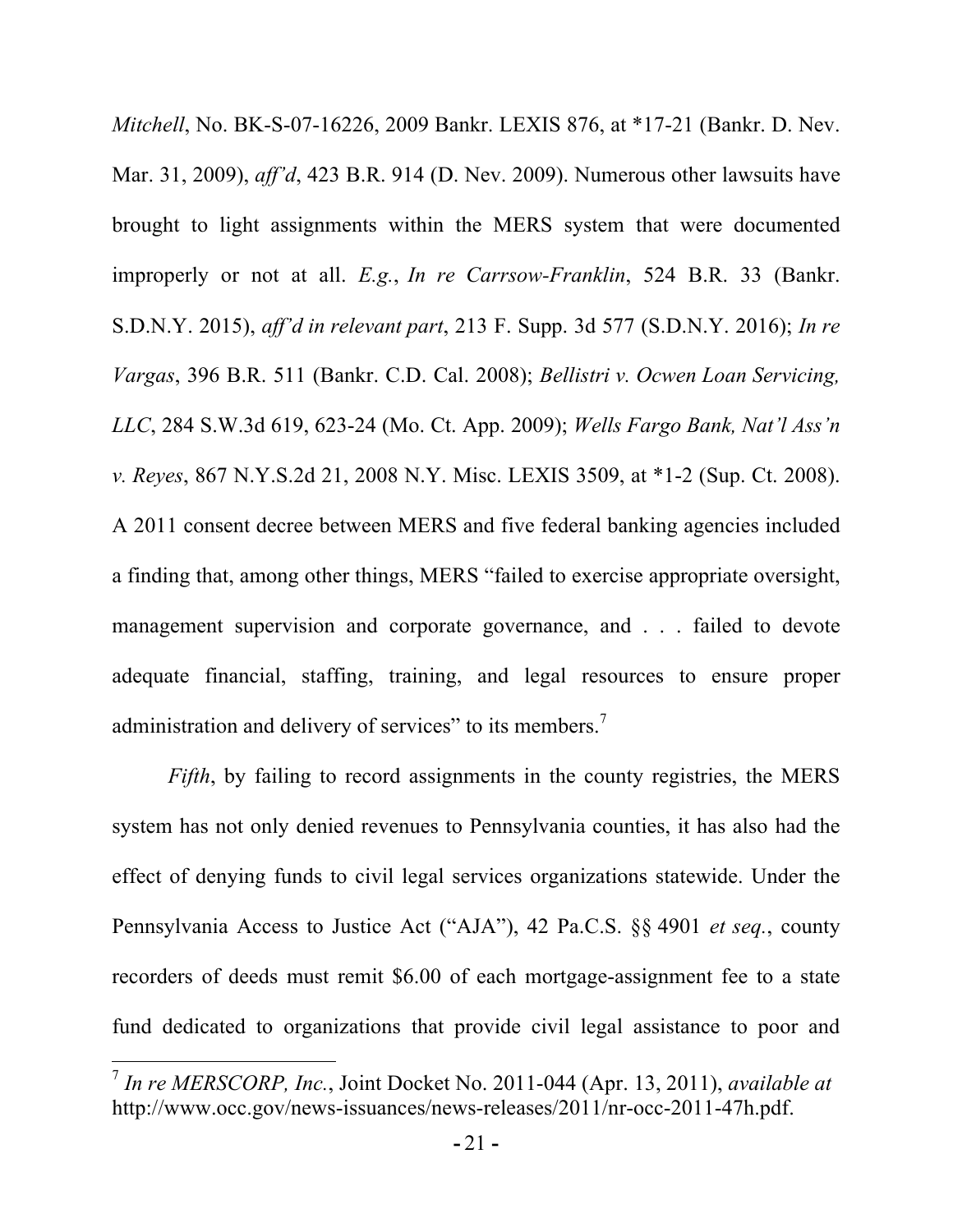disadvantaged persons in this Commonwealth. *See* 42 Pa.C.S. §§ 3733(a.1)(1)(v), 3733(a.1)(2)(iii), 3733.1(a)(3), 3733.1(c)(3); 72 P.S. § 1795.1-E(b)(2); 204 Pa. Code  $\S 29.351(f)(iii)$ . In short, and contrary to opinion of the Commonwealth Court, Defendants-Appellees' circumvention of the public recordation system for mortgage assignments is not only unlawful but of great consequence to the public interest as defined by the General Assembly.

### **III. CONCLUSION**

The Commonwealth Court erred in dismissing the case, and this Court should reverse and allow the case to proceed in the Court of Common Pleas.

Respectfully submitted,

*/s/ Benjamin D. Geffen* Benjamin D. Geffen Pa. Bar No. 310134 PUBLIC INTEREST LAW CENTER 1709 Benjamin Franklin Pkwy., 2nd Floor Philadelphia, PA 19103 Phone: 215-627-7100 Fax: 215-627-3183 bgeffen@pubintlaw.org

Irv Ackelsberg Pa. Bar No. 23813 LANGER, GROGAN & DIVER, PC 1717 Arch Street, Suite 4130 Philadelphia, PA 19103 Phone: 215-320-5660 Fax: 215-320-5703 iackelsberg@langergrogan.com

*Counsel for Amici Curiae*

Dated: December 12, 2017